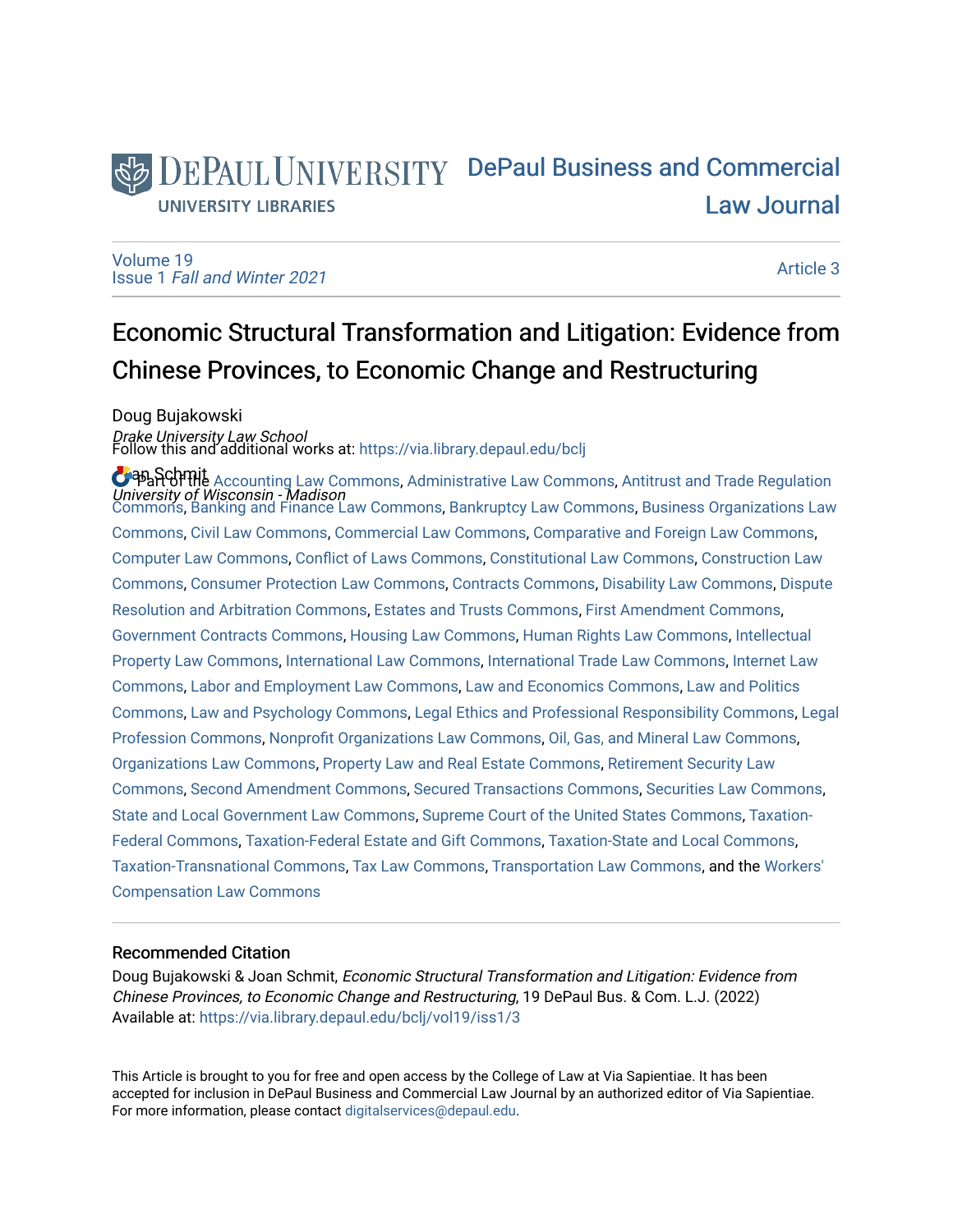## **Economic Structural Transformation and Litigation: Evidence from Chinese Provinces\***

*Douglas J. Bujakowski\*\* & Joan T. Schmit\*\*\**

## ABSTRACT

A rich body of literature suggests that economic development may be related to civil litigation trends, yet existing research has focused on economic output, rather than on economic structural changes. The current research begins to fill that gap. Using 24 years of provincelevel data from China, we estimate both static and dynamic models to test the relationship between civil litigation rates and two types of structural transformation: (1) changes in the composition of GDP across economic sectors and (2) the privatization of assets and jobs. Results suggest that privatization can explain at least 15 percent of the growth in China's civil litigation rates between 1993 and 2016. The results are inconclusive regarding the effects of GDP composition changes. Additionally, our methodology addresses the potential endogeneity of contemporaneous regressors, an issue commonly overlooked in studies of litigation development.

#### **INTRODUCTION**

The relationship between economic development and civil litigation has received notable empirical attention in recent years. Yet, despite numerous, thoughtful investigations, the connection between these phenomena remains a point of debate. Some studies observe a positive relationship between economic activity and civil litigation, while others find signs of a negative relationship, and still others find no

<sup>\*</sup> This paper has benefited from comments and suggestions by Swiss Re, colleagues at the University of Wisconsin-Madison School of Business and Peking University School of Economics, and seminar participants at the 2018 ARIA conference. Special thanks to Swiss Re for their support in the acquisition of data.

<sup>\*\*</sup> Corresponding author, Douglas Bujakowski is from the College of Business and Public Administration, Drake University, 2507 University Avenue, Des Moines, IA, 50311, USA. Email: doug.bujakowski@drake.edu.

<sup>\*\*\*</sup> Joan Schmit is from the Wisconsin School of Business, University of Wisconsin-Madison 5284A Grainger Hall, 975 University Ave., Madison, WI, 53706, USA. Email: joan.schmit@wisc.edu.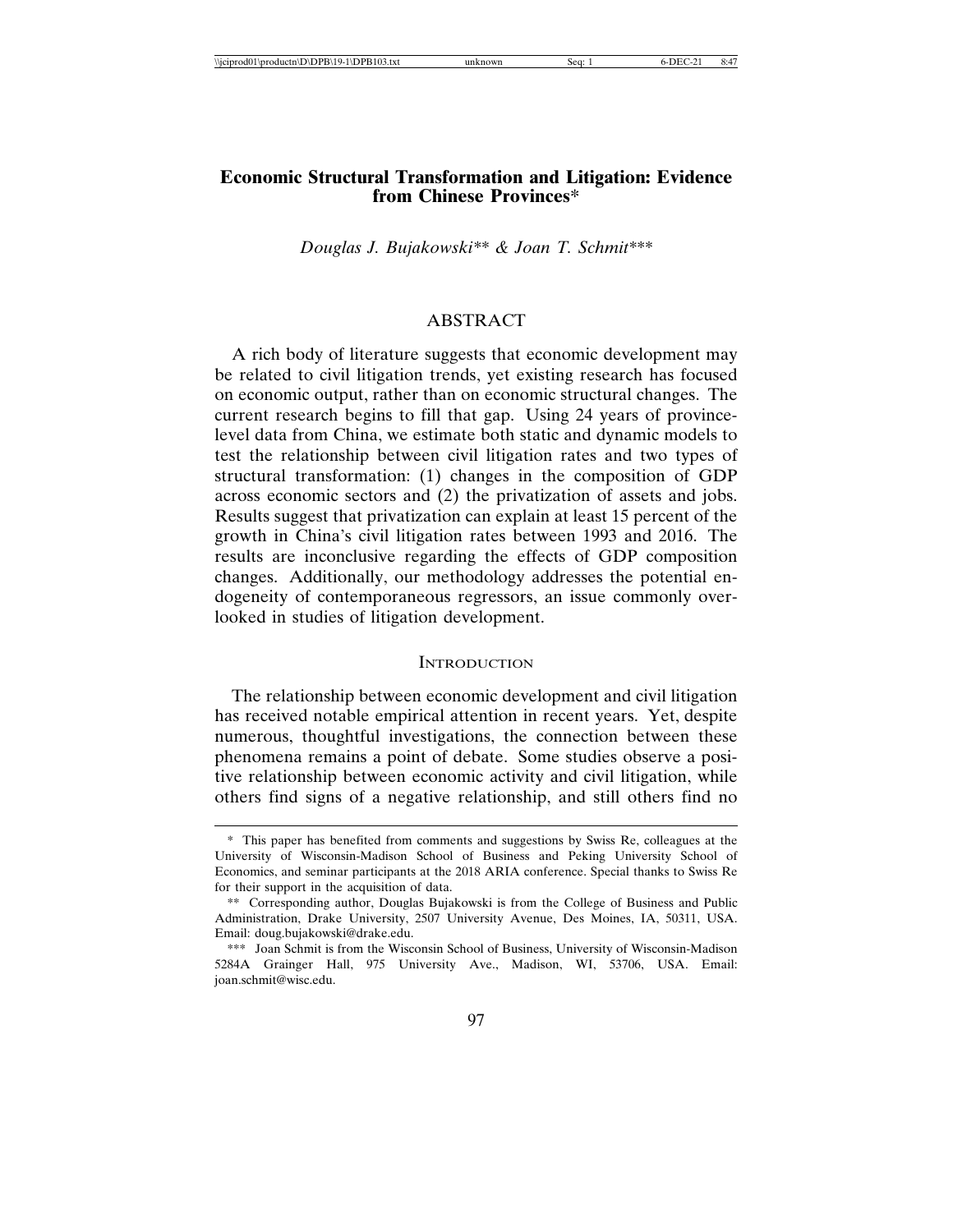significant relationship.<sup>1</sup> Furthermore, studies have concluded that the relationship between economic activity and civil litigation may be non-linear and/or may vary across jurisdictions or the type of civil litigation studied.2

In this study, we propose a possible explanation for the mixed results observed in the literature, namely, that prior research has focused exclusively on the *volume* of economic activity and has neglected the *nature* of economic activities. Economic development involves more than just increases in total output. It also involves changes in the distribution of output, commonly known as structural changes. As we will explain, economic structural changes likely relate to the incidence of disputes and the incentives to pursue litigation. As such, commonly used measures of economic activity may leave us with an incomplete understanding of the relationship between economic development and civil litigation.

In this paper, we test the relationship between civil litigation rates (lawsuits per capita) and two types of economic structural change: (1) shifts in the composition of GDP away from agriculture and resource extraction activities and toward manufacturing and service sector activities and (2) the privatization of assets and jobs. To our knowledge,

<sup>1.</sup> For a positive relationship, *see*, *e.g.*, Paolo Buonanno & Matteo M. Galizzi, *Advocatus, et non Latro? Testing the Excess of Litigation in the Italian Courts of Justice*, 10 REV. L. & ECON. 285, 301 (2014); Michael W. Giles & Thomas D. Lancaster, *Political Transition, Social Development, and Legal Mobilization in Spain*, 83 AM. POL. SCI. REV. 817, 829 (1989); Theodore Eisenberg et al., *Litigation as a Measure of Well-Being*, 62 DEPAUL L. REV. 247, 286 (2013); Manuel Coutinho Pereira & Lara Wemans, *Determinants of Civil Litigation in Portugal*, 1 BANCO DE PORTUGAL ECON. STUD. 21, 38 (2015); Virginia Rosales & Dolores Jiménez-Rubio, *Empirical Analysis of Civil Litigation Determinants: The Case of Spain*, 44 Eur. J. L. & ECON. 321, 332 (2017). For a negative relationship, *see*, *e.g.*, F. Andrew Hanssen, *The Effect of Judicial Institutions on Uncertainty and the Rate of Litigation: The Election versus Appointment of State Judges*, 28 J. LEGAL STUD. 205, 224 (1999); Juan S. Mora-Sanguinetti & Nuno Garoupa, *Do Lawyers Induce Litigation? Evidence from Spain, 2001–2010, 44 INT'L REV. L. ECON. 29, 38 (2015). For* no significant relationship, *see*, *e.g.*, Amanda Carmignani & Silvia Giacomelli, *Too Many Lawyers? Litigation in Italian Civil Courts* 1, 20 (2010), available at https://core.ac.uk/download/pdf/ 6689238.pdf; Richard A. Posner, *Explaining the Variance in the Number of Tort Suits across U.S. States and between the United States and England*, 26 J. LEGAL STUD. 477, 484 (1997); Jeff Yates et al., *Assessing the Impact of State Judicial Structures on Citizen Litigiousness*, 63 POL. RES. Q. 796, 803 (2010).

<sup>2.</sup> For a non-linear relationship, *see*, *e.g.*, Tom Ginsburg & Glen Hoetker, *The Unreluctant Litigant? An Empirical Analysis of Japan's Turn to Litigation*, 35 J. LEGAL STUD. 31, 49 (2006). For variations across jurisdictions, *see*, *e.g.*, Tonja Jacobi, *The Role of Politics and Economics in Explaining Variation in Litigation Rates in the U.S. States*, 38 J. LEGAL STUD. 205, 222 (2009). For variations by type of litigation, *see*, *e.g.*, Burton M. Atkins & Henry R. Glick, *Environmental and Structural Variables as Determinants of Issues in State Courts of Last Resort*, 20 AM. J. POL. SCI. 97, 106 (1976); Joel B. Grossman & Austin Sarat, *Litigation in the Federal Courts: A Comparative Perspective*, 9 L. & SOC'Y REV. 321, 336 (1975); J. Mark Ramseyer, *Litigation and Social Capital: Divorces and Traffic Accidents in Japan*, 11 J. EMPIRICAL LEGAL STUD. 39, 68 & 69 (2014).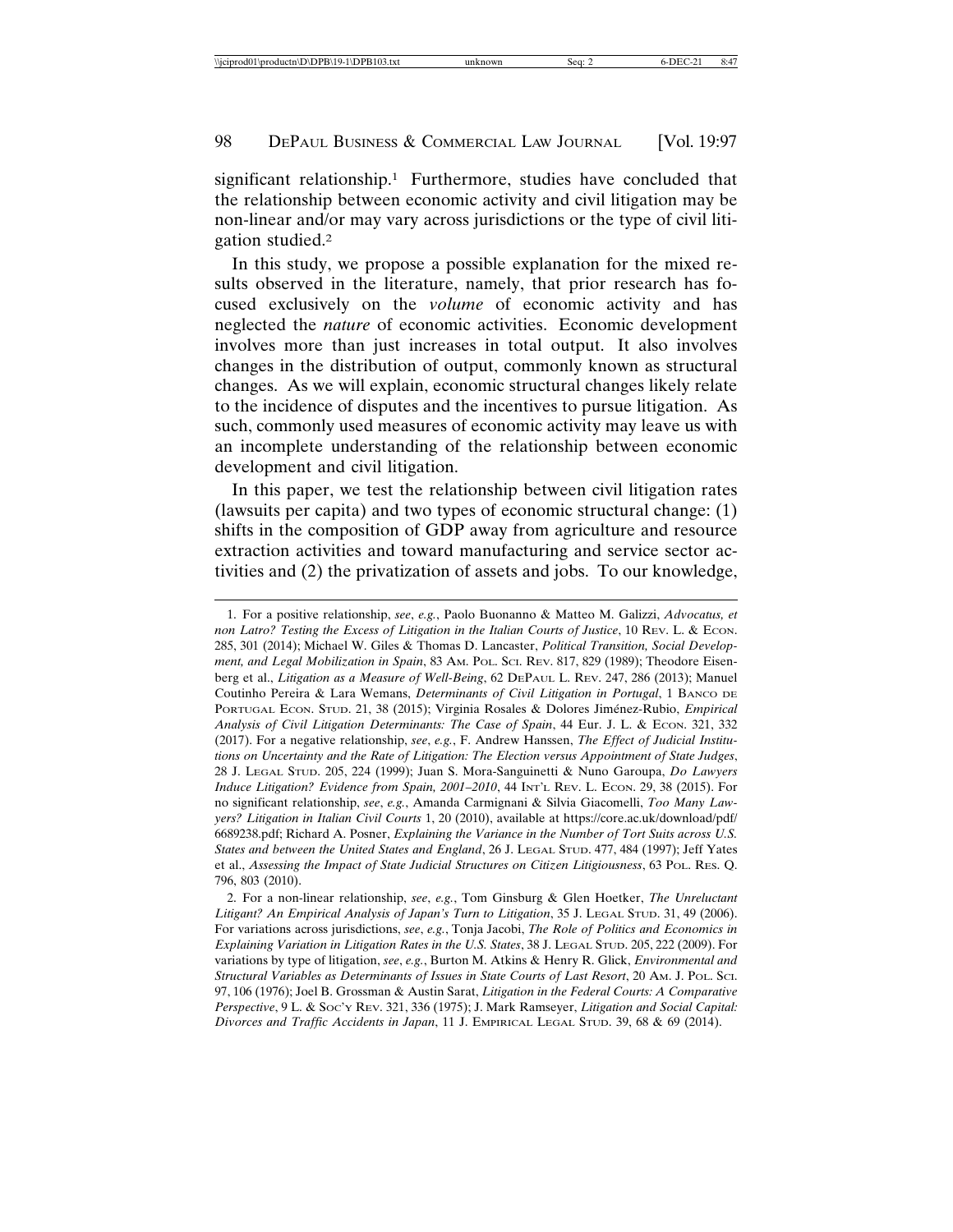we are the first to conduct such tests. Results provide nuance to the study of economic development and litigation and are expected to be particularly relevant for developing economies, whose economic structures are still evolving.

To conduct our tests, we utilize 24 years (1993-2016) of provincelevel data from China. In addition to its rapid growth and enormous size, China is a nation that has undergone dramatic structural changes in its transition to a market economy. For instance, from 1993 to 2016, the proportion of China's GDP generated from service sector activities increased from 34.5 percent to 51.6 percent, and the proportion of China's workforce employed by private enterprises rose from 21.6 to 84.0 percent. This variability makes China an ideal environment in which to test the influence of economic structural changes.

Like many developing economies, China has received relatively little attention in the empirical literature. Existing empirical studies focus on specific segments of Chinese society and rely on data from select individuals, households, and specific types of cases. Such research is intentionally narrow in scope, offering deep insights into topics ranging from legal mobilization in rural communities to judicial outcomes in corporate litigation.3 We provide a much broader view by assessing province-level changes in the volume of civil litigation.

Our analysis employs a generalized method of moments (GMM) dynamic panel methodology. This methodology allows for the dynamic adjustment of litigation rates to long-run levels, which is central to understanding the long-run influence of socioeconomic conditions on litigation rates. Additionally, dynamic GMM accounts for the potential endogeneity of contemporaneous regressors.4 Endogeneity is an important consideration in the context of litigation given the rich literature documenting bidirectional causation between litigation rates and socioeconomic factors. For example, economic development has the potential to shape litigation rates; yet the reverse may also be true.

<sup>3.</sup> For legal mobilization in rural communities, *see*, *e.g.*, Ethan Michelson, *Climbing the Dispute Pagoda: Grievances and Appeals to the Official Justice System in Rural China*, 73 AM. SOC'Y REV. 459, 459 (2007); Mingming Shen & Yuhua Wang, *Litigating Economic Disputes in Rural China*, 9 CHINA REV. 97, 97 (2009). For judicial outcomes in corporate litigation, *see*, *e.g.*, Michael Firth et al., *The Effects of Political Connections and State Ownership on Corporate Litigation in China*, 54 J.L. & ECON. 573, 573 (2011); Haitian Lu et al., *Political Connections and Judicial Bias: Evidence from Chinese Corporate Litigations* 1, 1 (2011), available at https:// faculty.wharton.upenn.edu/wp-content/uploads/2012/04/ZCY.pdf.

<sup>4.</sup> Dynamic GMM accounts for endogeneity by using lags of regressors as instruments for their contemporaneous values. Lagging ensures that regressors precede the dependent variable in time, eliminating the potential for reverse causality.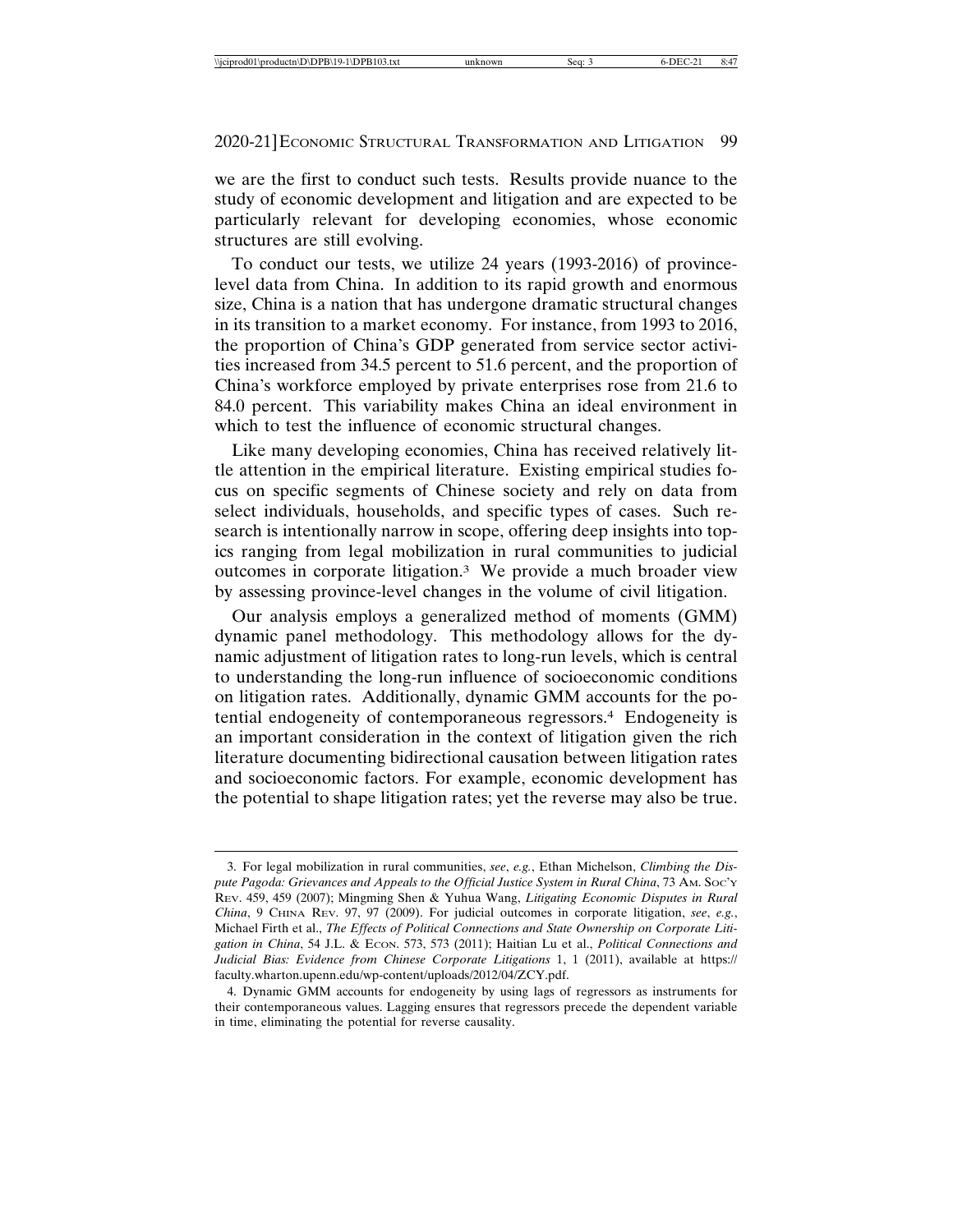Legal outcomes may shape economic outcomes.<sup>5</sup> Failure to account for endogeneity can lead to biased estimates and incorrect inferences.

Moreover, we build upon litigation rate studies in other jurisdictions and extend the literature in three specific ways. First, we provide a more comprehensive view of the connection between economic development and civil litigation through the consideration of economic structural changes alongside more conventional determinants. Second, we conduct the first empirical tests of Chinese civil litigation rates in aggregate, the results of which provide new insights into China's experience and contribute to a more general understanding of civil litigation in developing countries. Third, we account for litigation dynamics across time and the potential endogeneity of contemporaneous regressors. Such issues have serious implications for estimates and inferences but are often overlooked in studies of civil litigation rates.

Results suggest that privatization is associated with increases in civil litigation rates, even after controlling for a host of conventional determinants. We also observe that civil litigation rates display a high degree of persistence over time and that models that account for temporal correlations are warranted. GDP composition variables do not appear to influence civil litigation rates. Yet, it may be that GDP composition changes relate to different types of disputes in different ways, such that relationships are masked when civil lawsuits are measured in aggregate. With more granular data regarding the nature of litigated cases, one could investigate this possibility.

These findings may be useful in preparing for legal claims and setting public policy. Additionally, our findings have implications for the study of civil litigation development in other jurisdictions, especially emerging economies, highlighting the importance of economic structural changes and the use of methodologies that address endogeneity issues and incorporate dynamics over time.

The remainder of the paper is structured as follows: In section two, we review prior studies of economic development and civil litigation and argue that structural changes should be considered within this framework. In doing so, we connect with general theories of economic structural change and examine China's shifting economic structures. In section three, we review other factors relevant to the evolution of litigation rates. In section four, we describe the data used to test those hypotheses and develop our econometric model. In sec-

<sup>5.</sup> *See*, *e.g.*, Rafael La Porta et al., *Legal Determinants of External Finance*, 52 J. FIN. 1131, 1131 (1997).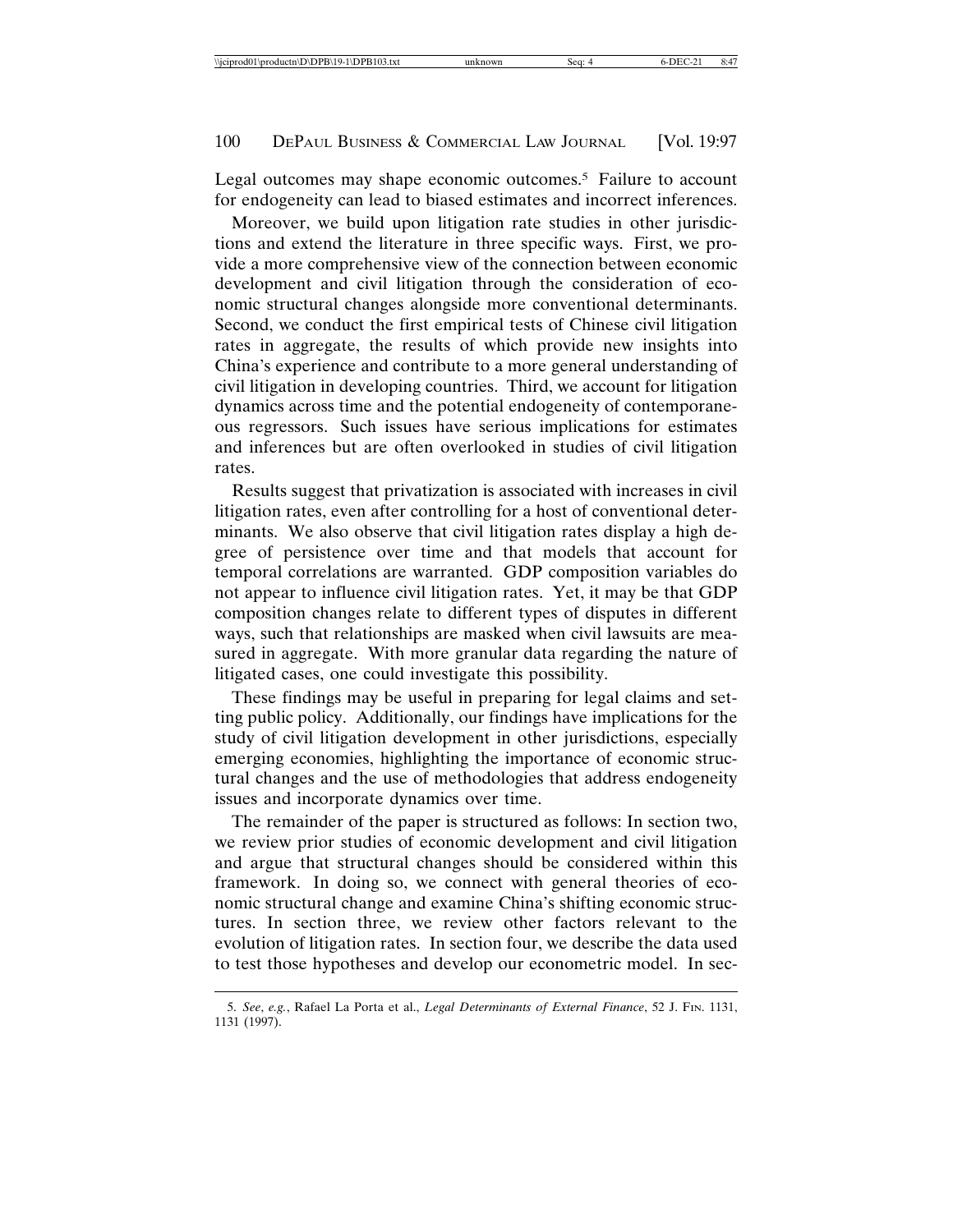tion five, we present our results. And in section six, we conclude with a discussion of our findings and suggestions for future research.

## THE ROLE OF STRUCTURAL TRANSFORMATION

A number of studies aim to understand the relationship between economic development and civil litigation. In most cases, these studies track the evolution of litigation rates in a particular jurisdiction and correlate changes with various economic, demographic, and legal factors. This field of research has leveraged data from a variety of developing and developed regions, including Austria, India, Italy, Japan, Portugal, Spain, and the U.S.6

All of the cited studies account for changes in economic activity and income in their analyses. This is typically accomplished through the inclusion of GDP per capita, which appears in 13 of the 16 studies. The three that do not include GDP per capita [Pereira and Wemans (2015), Ramseyer (2014), and Yates et al. (2010)], instead include measures of purchasing power, savings, and poverty, respectively.7 Eisenberg et al. (2013) consider both GDP per capita and the Human Development Index, a broader measure of well-being that incorporates economic and non-economic components.8

The inclusion of GDP or a related measure in an analysis of litigation rates seems reasonable for at least two reasons. First, civil litigation is often a byproduct of doing business. In a study of civil litigation in U.S. states, Jacobi (2009) explains that "whether suing former comrades, battling rivals in new markets, or defending lawsuits brought by the public, as the value of the relevant economic activity increases, the volume of litigation can be expected to similarly increase."9 Second, litigation is costly.10 As incomes rise, a greater

<sup>6.</sup> For Austria, *see*, *e.g.*, Gerhard Clemenz & Claus Gugler, *Macroeconomic Development and Civil Litigation*, 9 EUR. J.L. ECON. 215, 215 (2000). For India, *see*, *e.g.*, Eisenberg et al., *supra* note 1, at 247. For Italy, *see*, *e.g.*, Buonanno & Galizzi, *supra* note 1, at 285; Carmignani & Giacomelli, *supra* note 1, at 5. For Japan, *see*, *e.g.*, Ginsburg & Hoetker, *supra* note 2; Ramseyer, *supra* note 2, at 41. For Portugal, *see*, *e.g.*, Pereira & Wemans, *supra* note 1, at 321. For Spain, *see*, *e.g.*, Giles & Lancaster, *supra* note 1, at 817; Mora-Sanguinetti & Garoupa, *supra* note 1, at 29; Rosales & Jim ´enez-Rubio, *supra* note 1, at 321. For the U.S., *see*, *e.g.*, Atkins & Glick, *supra* note 2, at 97; Grossman & Sarat, *supra* note 2, at 321; Hanssen, *supra* note 1, at 205; Jacobi, *supra* note 2, at 205; Posner, *supra* note 1, at 477; Yates et al., *supra* note 1, at 796.

<sup>7.</sup> Pereira & Wemans, *supra* note 1, at 332. Ramseyer, *supra* note 2, at 68 & 69. Yates et al., *supra* note 1, at 803.

<sup>8.</sup> Eisenberg et al., *supra* note 1, at 286.

<sup>9.</sup> Jacobi, *supra* note 2, at 206.

<sup>10.</sup> In many jurisdictions including China, plaintiffs are required to pay lawsuit filing costs and/or court acceptance costs, in addition to monies spent on attorneys, notaries, interpreters, and expert witnesses.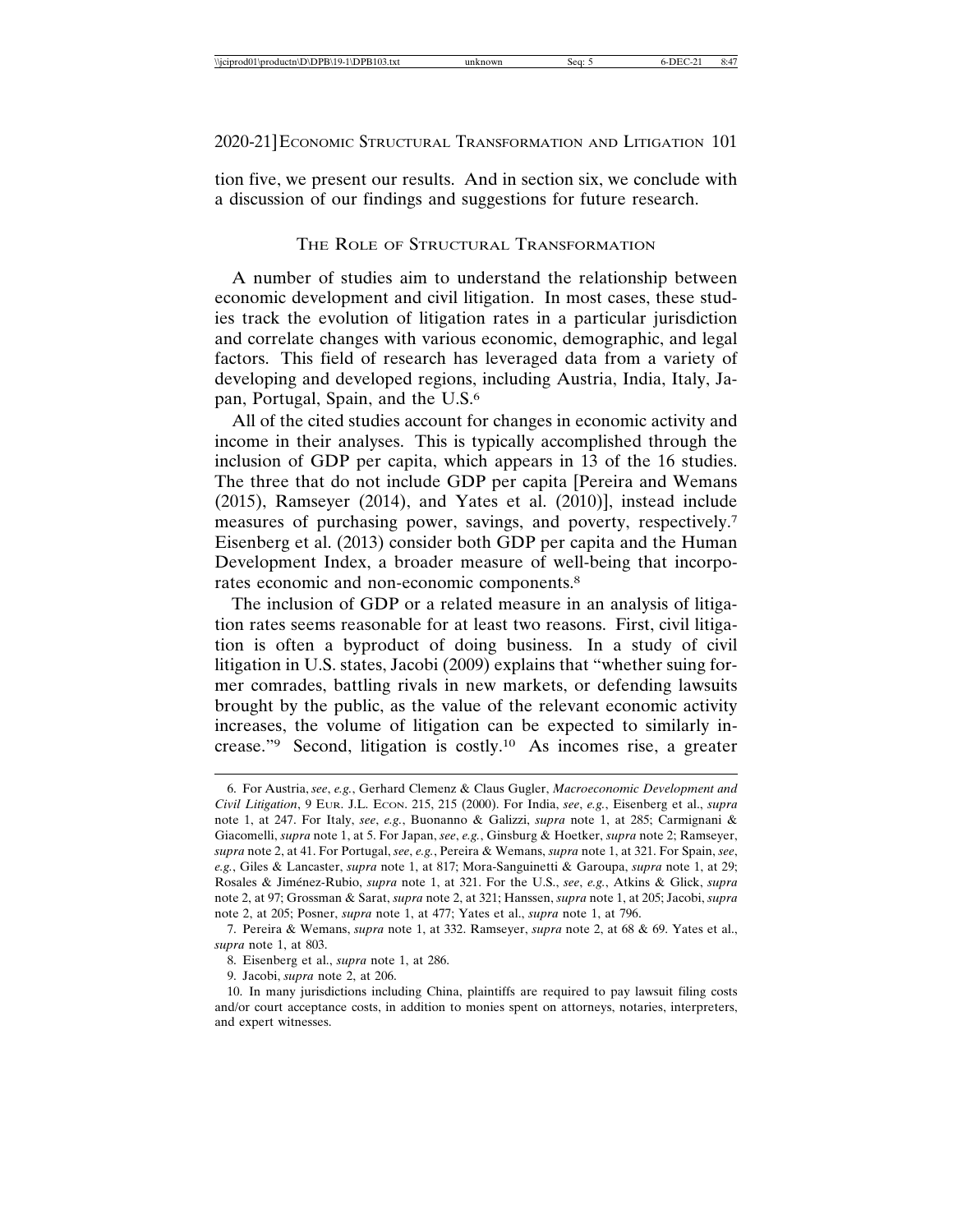share of the population may find that they possess the financial resources necessary to file and sustain a lawsuit.<sup>11</sup>

While these arguments suggest a positive relationship between economic activity and civil litigation rates, the empirical evidence is mixed. Buonanno and Galizzi (2014), Eisenberg et al. (2013), Giles and Lancaster (1989), Pereira and Wemans (2015), and Rosales and Jiménez-Rubio (2017) observe a positive relationship, while Hanssen (1999), Mora-Sanguinetti and Garoupab (2015) find signs of a negative relationship.12 Carmignani and Giacomelli (2010), Posner (1997), and Yates et al. (2010) find no significant relationship in either direction.13 Ginsburg and Hoetker (2009) conclude that the relationship may be non-linear.14 Jacobi (2009) finds that the relationship varies across jurisdictions and Atkins and Glick (1976), Grossman and Sarat (1975), and Ramseyer (2014) observe that the relationship varies by the type of civil litigation studied.15

The seemingly inconsistent findings may not be so surprising when one considers that prior research has relied almost exclusively on GDP per capita or related measures of income and wealth to capture all aspects of economic development. While rising GDP is certainly an important component of development, a well-established body of literature suggests that economic development also involves changes in the composition of GDP across economic sectors and the privatization of assets and jobs. These varied elements may explain the mixed results and are the focus of our study.

## *Changes in the Composition of GDP*

Clark  $(1940)$ , Fisher  $(1939)$ , and Fourastié  $(1954)$  are among the first to discuss changes in the composition of GDP as a feature of economic development.16 The pioneering work of these authors led to what is now commonly known as the "three-sector theory." Ac-

<sup>11.</sup> See, e.g. Jacobi, *supra* note 2, at 214.

<sup>12.</sup> Buonanno & Galizzi, *supra* note 1, at 301. Giles & Lancaster, *supra* note 1, at 829. Eisenberg et al., *supra* note 1, at 286. Pereira & Wemans, *supra* note 1, at 38. Rosales & Jiménez-Rubio, *supra* note 1, at 332. Hanssen, *supra* note 1, at 224. Mora-Sanguinetti & Garoupab, *supra* note 1, at 38.

<sup>13.</sup> Carmignani & Giacomelli, *supra* note 1, at 20. Posner, *supra* note 1, at 484. Yates et al., *supra* note 1, at 803.

<sup>14.</sup> Ginsburg and Hoetker, *supra* note 2, at 49.

<sup>15.</sup> Jacobi, *supra* note 2, at 222. Atkins & Glick, *supra* note 2, at 106. Grossman & Sarat, *supra* note 2, at 336. Ramseyer, *supra* note 2, at 68 & 69.

<sup>16.</sup> COLIN CLARK, THE CONDITIONS OF ECONOMIC PROGRESS (1940). Allan G. B. Fisher, Production, Primary, Secondary and Tertiary, 15 ECON. RECORD 24 (1939). JEAN FOURASTIÉ, *Die Gro*b*e Hoffnung des Zwanzigsten Jahrhunderts* [The Great Hope of the Twentieth Century] (1954).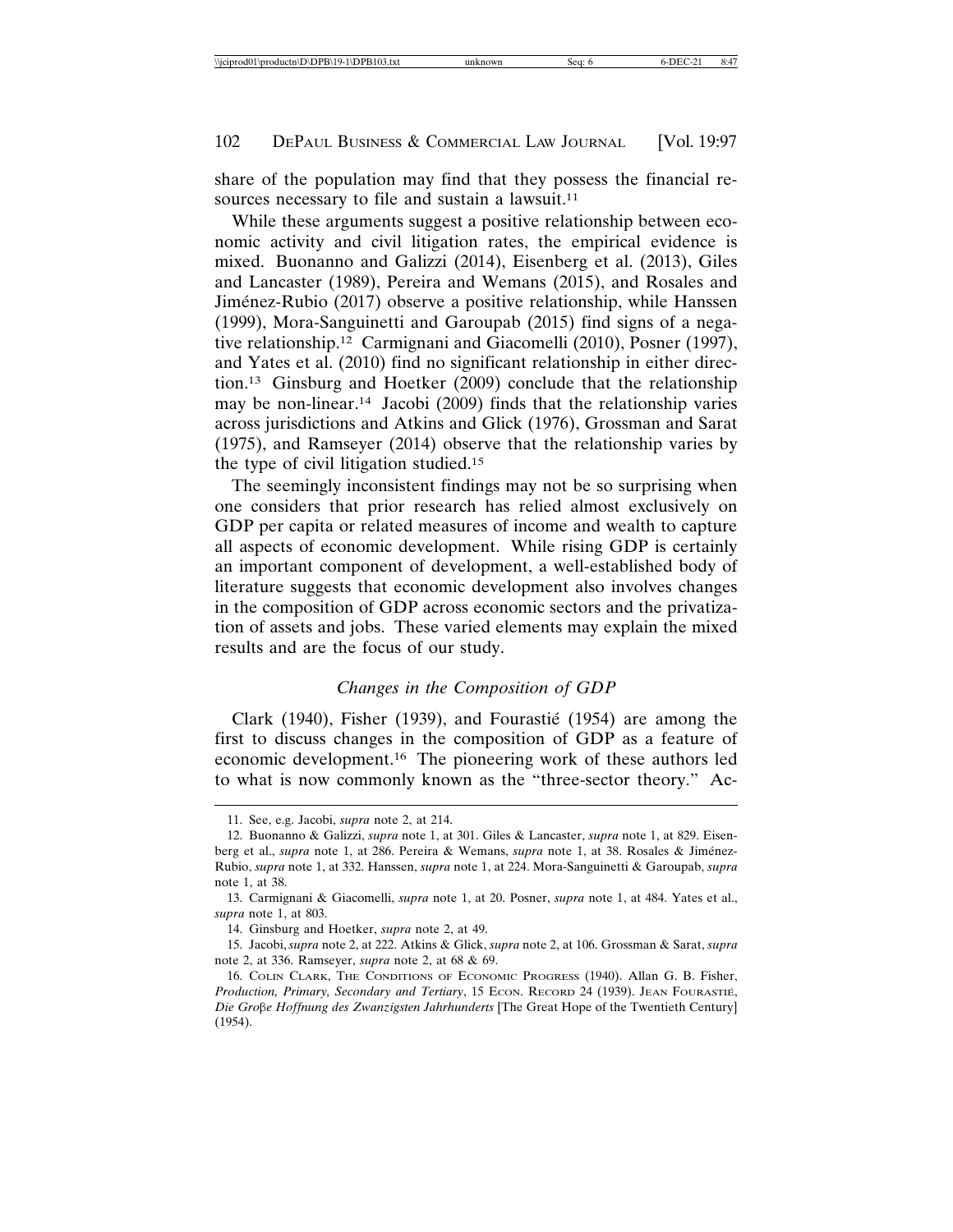cording to this theory, all economic activity can be classified into one of three sectors: the primary sector, the secondary sector, and the tertiary sector. The primary sector includes all industries concerned with the extraction of natural resources or the production of raw materials. Examples include farming, mining, forestry, and fishing. The secondary sector includes all industries concerned with the manufacture of products. The tertiary sector includes all other industries and is sometimes referred to as the service sector. Examples of service sector activities include retail, financial services, health care, and entertainment.

The three-sector theory postulates that as an economy develops, the bulk of its activity shifts from the primary sector to the secondary sector and eventually, to the tertiary sector. This shift is made possible by gains in education, technology, and the specialization of labor, all of which increase productivity. Greater productivity provides for more efficient resource extraction and manufacturing, shifting the labor force away from these pursuits and towards service sector activities.

GDP composition changes in China have tracked closely with theoretical predictions. Figure 1 shows the composition of China's real GDP from 1993 to 2016. In 1993, approximately 19 percent of China's GDP was generated via primary sector activities, 46 percent was generated via secondary sector activities, and 35 percent was generated via tertiary sector activities. In 2016, these percentages were 8, 40, and 52 percent, respectively.

These changes may have implications for civil litigation rates. As economies restructure, new products and services are introduced to the market, people's jobs and activities become more diversified, and production and consumption structures become more complex. This dynamism may increase the pool of disputes on which to litigate and alter the composition of that pool. In a study of mediation in China, Halegua (2005) notes that compared with more traditional cases of divorce and land ownership, today's disputes involve breaches of contract, intellectual property, product liability, insurance coverage, rental agreements, and construction noise, among others.17 New types of disputes may be more prone to litigation, especially when legal rules surrounding those situations are not fully formed.

Yet, it could also be that GDP composition changes shrink the pool of underlying disputes. A number of studies note that economic struc-

<sup>17.</sup> Aaron Halegua, *Reforming the People's Mediation System in Urban China*, 35 HONG KONG L.J. 715, 718 (2005).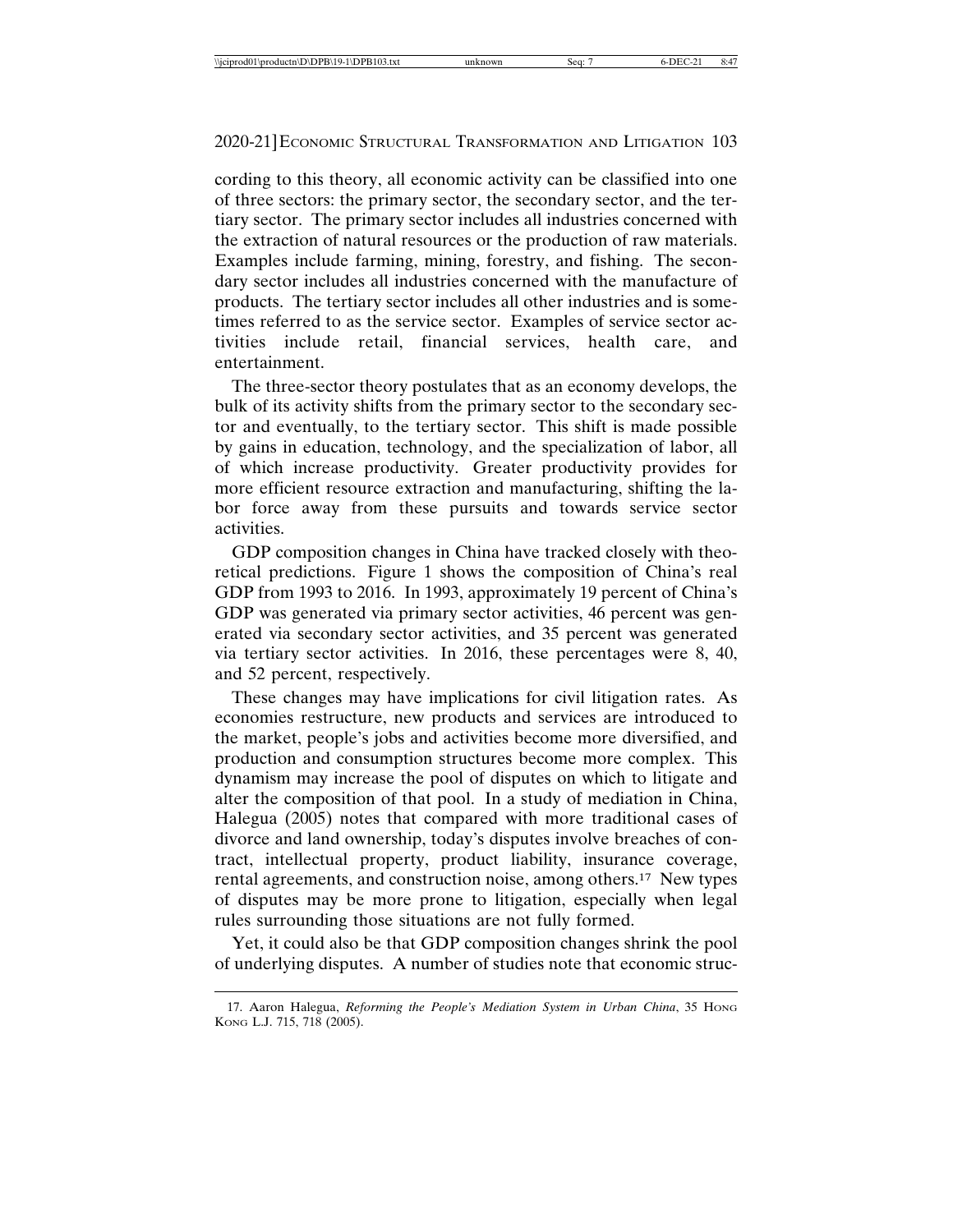tural changes are typically accompanied by safety enhancements, including automation, government safety inspections, food quality standards, road safety precautions, and a host of other innovations and activities that may reduce the frequency of harms.18 As harms decrease, so too will associated lawsuits. Generally, we hypothesize that GDP composition changes are related to rates of civil litigation, but that the direction of this relationship will depend on the net effect of several forces.

#### *Privatization*

In addition to GDP composition changes, the Chinese economy has undergone a second form of restructuring: a shift in economic activity away from the public sector and toward the private sector. This trend of privatization is consistent with theoretical and empirical evidence of structural transformation arising from economic development.19 Generally, research suggests that economic development breeds competition and specialization, which disproportionately improves efficiency among private enterprises. As the gap between public and private efficiency grows, incentives to privatize increase.

Within the privatization literature, a number of studies examine China specifically.20 We replicate measures of privatization used by Tian (2001) and Song et al. (2011), which we call private investment and private employment.21 These variables reflect the percentage of fixed asset investment and urban employment belonging to the private

<sup>18.</sup> For automation, *see*, *e.g.*, B Fabiano et al., *Occupational Injuries in Italy: Risk Factors and Long Term Trend (1951–98)*, 58 OCCUP. & ENVTL. MED. 330, 333 (2001). For government safety inspections, *see*, *e.g.*, James M. MacDonald et al., *Structural Change in Meat Industries: Implications for Food Safety Regulation*, 78 AM. J. AGRI. ECON. 780, 785 (1990). For food quality standards, *see*, *e.g.*, Thomas Reardon & Elizabeth Farina, *The Rise of Private Food Quality and Safety Standards: Illustrations from Brazil*, 4 INT'L FOOD & AGRIBUSINESS MGMT. REV. 413, 415 (2012). For road safety precautions, *see*, *e.g.*, Jaeyoung Lee et al., *Analysis of Residence Characteristics of At-Fault Drivers in Traffic Crashes*, 68 SAFETY SCI. 6, 10 (2014).

<sup>19.</sup> For an overview of the privatization literature, *see*, *e.g.*, Simeon Djankov & Peter Murrell, *Enterprise Restructuring in Transition: A Quantitative Survey*, 40 J. ECON. LITERATURE 739 (2002); William L. Megginson & Jeffry M. Netter, *From State to Market: A Survey of Empirical Studies on Privatization*, 39 J. ECON. LITERATURE 321 (2001).

<sup>20.</sup> See, e.g., Chong-En Bai et al., How Does Privatization Work in China?, 37 J. Comp. ECON. 453 (2009); Gary H. Jefferson & Jian Su, Privatization and Restructuring in China: Evidence from Shareholding Ownership, 1995–2001, 34 J. COMP. ECON. 146, 146 (2006); Zheng Song et al., Growing Like China, 101 AM. ECON. REV. 196 (2011); Xiaowen Tian, Privatization and Economic Performance: Evidence from Chinese Provinces, 25 Econ. Sys. 65, 65 (2001); Yasuyuki Todo, Effects of Privatization on Exporting Decisions: Firm-level Evidence from Chinese State-owned Enterprises, 56 COMP. ECON. STUD. 536, 536 (2014).

<sup>21.</sup> Tian, supra note 20, at 71. Song et al., supra note 20, at 202. Studies by Bai et. al. (2009), Jefferson and Su (2006), and Todo et al. (2014) utilize firm-level data. Without such data, we are unable to replicate the privatization measures used by these studies.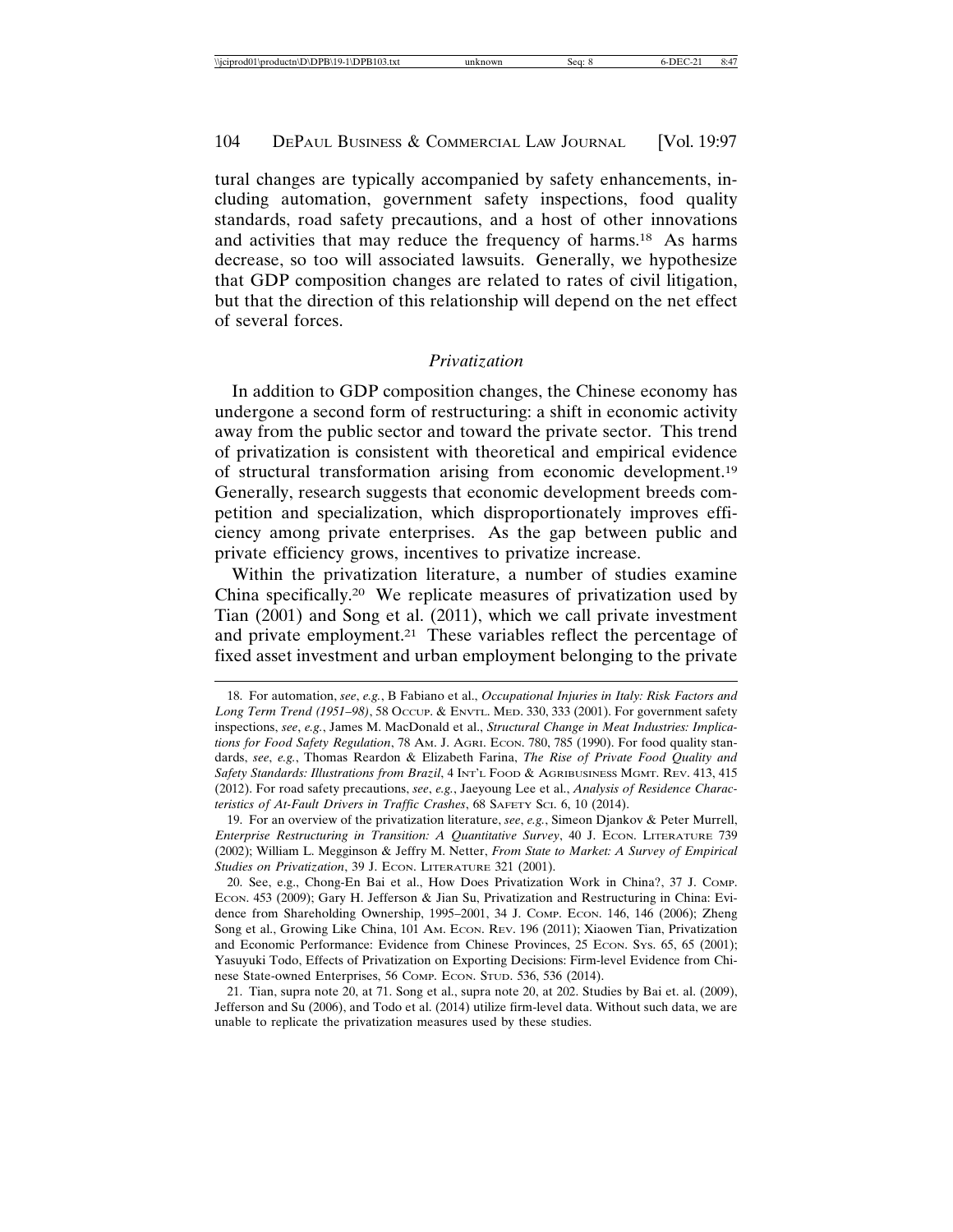sector, respectively. Figure 2 illustrates both metrics over the 24-year timespan of our study. In 1993, private investment stood at roughly 22 percent but has since grown to over 71 percent. Changes in private employment are even more drastic, increasing from less than 22 percent in 1993 to over 84 percent in 2016.

Both privatization measures may overstate the true level of privatization in China. Todo et. al. (2014) explains that "privatization [of state-owned enterprises (SOEs)] can occur in a variety of ways, including through reorganizations, mergers and takeovers, leasing and management contracts, and conversion to shareholding companies. Certain SOEs are completely privatized, whereas others are only partially privatized. Certain partially privatized SOEs remain under government control after privatization."22 Given that certain enterprises remain under government control after being "privatized," our measures may overestimate the extent of privatization within the Chinese economy. As a result, it may be more appropriate to interpret our metrics as upper bounds on the true level of privatization and to consider any observed relationship with civil litigation rates as a conservative measure.

Privatization may influence civil litigation rates in at least two ways. First, privatization is expected to increase business to business litigation, as privatized firms no longer share a common ownership interest (the state). Second, parties, whether individuals or businesses, may fare better in litigation against private enterprises than against stateowned enterprises, and thus may sue more often as privatization takes hold. Firth et al. (2011) and Lu et al. (2011) examine litigation involving a business either as the plaintiff or defendant in China and show that state-owned and politically connected enterprises fare better than other types of enterprises in the judicial process.23 These findings are consistent with assertions by Potter (1999) and MacNeil (2002) that courts in China have a long tradition of protecting state interests.24 Generally, we hypothesize that privatization yields more favorable outcomes for potential plaintiffs because they will more often be litigating against a private entity as privatization expands, leading to higher rates of civil litigation.

<sup>22.</sup> Todo et. al., *supra* note 20, at 6.

<sup>23.</sup> Firth et al., *supra* note 3, at 591. Lu et al., *supra* note 3, at 45.

<sup>24.</sup> Pitman B. Potter, *The Chinese Legal System: Continuing Commitment to the Primacy of State Power*, 159 CHINA Q. 673, 674 (1999). Iain MacNeil, *Adaptation and Convergence in Corporate Governance: The Case of Chinese Listed Companies*, 2 J. CORP. L. STUD. 289, 335 (2002).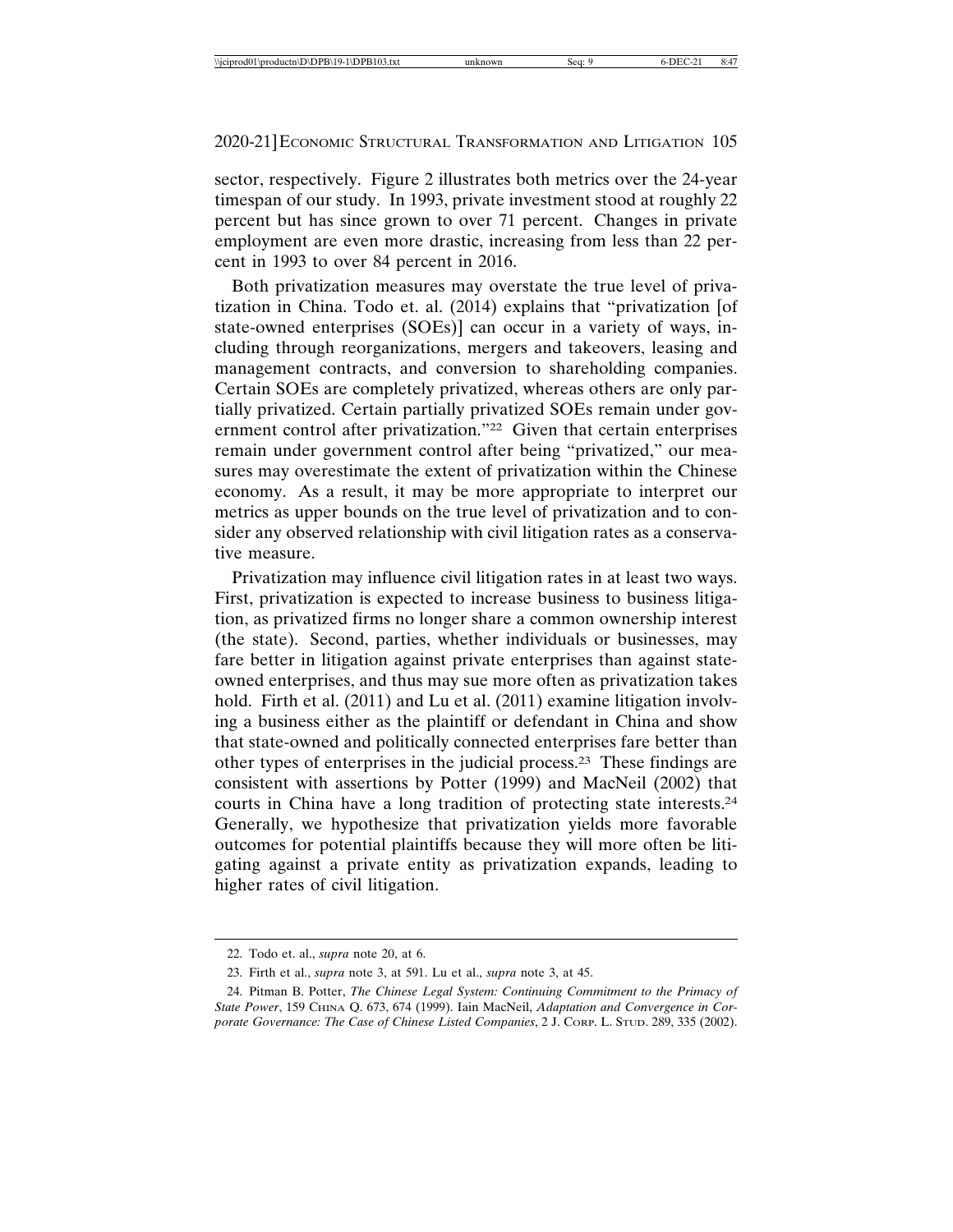#### OTHER DETERMINANTS OF CIVIL LITIGATION

Over the years, a number of theories have emerged that seek to explain the development of civil litigation rates. Krislov (1983) reviews four schools of thought that predominate the theoretical literature: the utilitarian approach, the functional approach, the system approach, and the normative evolution approach.25 The utilitarian approach considers the perceived costs and benefits of litigation and suggests that litigation occurs only when benefits to the plaintiff outweigh costs. The functional approach posits that litigation is a byproduct of social transactions, whereby the volume of litigation in society reflects the nature of interactions and social tendencies. The system approach focuses heavily on the supply of legal services, including the capacity of courts to process cases. Finally, the normative evolution approach considers the clarity of legal rules and cycles of changing norms.

These theories point to a number of potentially important drivers of civil litigation rates, which has motivated further inquiry through empirical tests. To date, a number of determinants have been identified. In the following subsections, we briefly describe these factors and how we control them in the current analysis. Consistent with the existing literature, we group factors into three major categories: economic factors, demographic factors, and legal factors.26 These categories each play a vital role in the development of civil litigation rates.

#### *Economic Factors*

As discussed in the previous section, economic conditions are expected to affect civil litigation rates. Prior studies have utilized GDP per capita, purchasing power, savings, and poverty to account for long-run changes in economic activity and income. In addition, several studies account for short-run economic fluctuations. In a study of civil litigation rates in Japan, Ginsburg and Hoetker (2006) find that litigation rates increased following a post-bubble economic slowdown in the 1990s.27 The authors argue that recessions may break long term business cooperation, resulting in more litigation.28 Rosales and Jiménez-Rubio (2017) uncover a similar result in Spain, showing that

<sup>25.</sup> Samuel Krislov, *Theoretical Perspectives on Case Load Studies: A Critique and a Beginning*, *in* EMPIRICAL THEORIES ABOUT COURTS 161, 163 (Keith O. Boyum & Lynn Mather eds., 1983).

<sup>26.</sup> Certain factors may pertain to more than one category. In these cases, we select the most closely affiliated category and discuss the factor only once.

<sup>27.</sup> Ginsburg & Hoetker, *supra* note 2, at 49.

<sup>28.</sup> *Id.* at 42.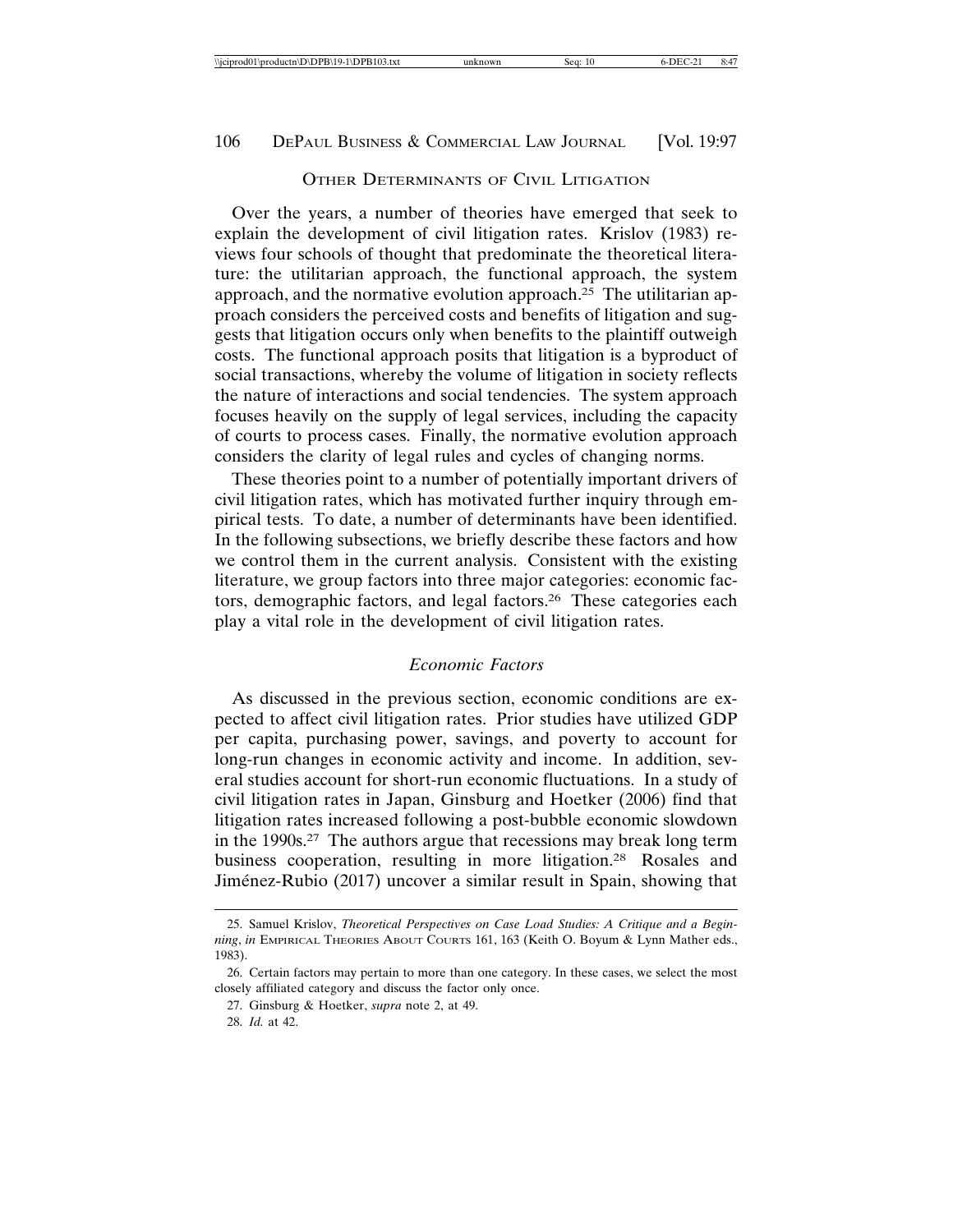increases in unemployment during recessionary times are associated with increases in civil litigation.<sup>29</sup>

Following the literature, we account for levels of economic activity, income, and unemployment in our analysis. Specifically, we include GDP per capita and household consumption expenditure per capita as measures of economic activity and income, and unemployment rates as a measure of aggregate unemployment. Given the mixed results surrounding GDP, we do not anticipate a particular relationship between GDP and civil litigation rates. For household consumption expenditure and unemployment, we anticipate a positive relationship. These economic phenomena are expected to increase the number of disputes, the ability of individuals to litigate in the event of a dispute, or both.

## *Demographic Factors*

Individual and population characteristics are also expected to influence the development of civil litigation rates. For example, prior research has shown that litigation rates are higher in densely populated, urban areas. Other characteristics that we study include education, life expectancy, and social capital. Population density and urbanization are commonly employed proxies for the frequency of interactions in a jurisdiction.30 As population density and urbanization rise, people may encounter each other more frequently, increasing the potential for disputes. Additionally, residents of high-density urban areas may face lower social costs of litigating compared with residents of more sparsely populated rural areas. In rural areas, social norms may punish litigious behavior, prompting individuals to seek other methods of dispute resolution.

In their study of civil litigation in India, Eisenberg et al. (2013) demonstrate that non-economic measures of well-being, such as education and life expectancy, play a significant role in the development of litigation rates.31 The authors explain that "an impoverished, uneducated field worker in poor health faces obstacles other than money to securing rights: lack of education likely reduces knowledge of one's private and public rights; ill-health may disable one from many activities, including litigation; and shorter life expectancies provide less time to sue."<sup>32</sup> In addition to these direct effects on litigation, less education and shorter life expectancies may compromise economic

<sup>29.</sup> Rosales & Jiménez-Rubio, *supra* note 1, at 332.

<sup>30.</sup> *See*, *e.g.*, Buonanno & Galizzi, *supra* note 1, at 295; Eisenberg et al., *supra* note 1, at 257.

<sup>31.</sup> Eisenberg et al., *supra* note 1, at 286.

<sup>32.</sup> *Id.*, at 256.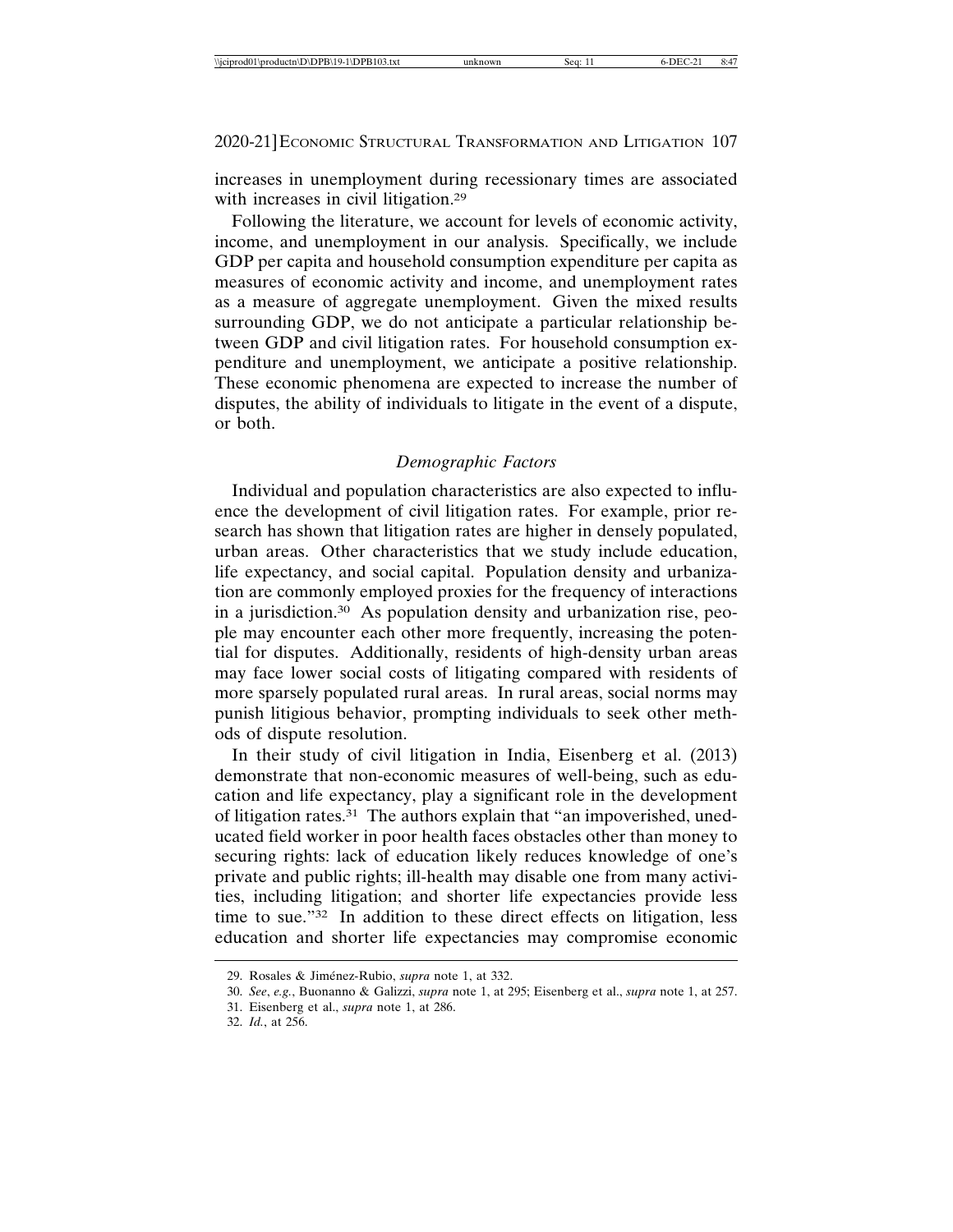development, and thereby indirectly influence civil litigation rates through economic measures.

The role of education has also been examined in Italy, Portugal, Spain, and the U.S.<sup>33</sup> Rosales and Jiménez-Rubio (2017) and Yates et al. (2010) find a positive correlation between education and civil litigation rates, supporting the idea that education may increase knowledge of one's legal rights.34 On the other hand, Buonanno and Galizzi (2014), Pereira and Wemans (2015), and Posner (1997) find a negative association between these variables.35 One possible explanation involves differences in risk attitudes. Halek and Eisenhauer (2001) and Hersch (1996) find that more educated individuals tend to express higher levels of risk aversion.<sup>36</sup> Given that litigation is an inherently risky proposition, risk-averse individuals may be less inclined to utilize this process.

Like education, access to the internet may increase knowledge of one's rights and aid in navigating legal processes. In a survey of over 6,000 residents in rural China, Shen and Wang (2009) find that media use is positively related to the decision to litigate both real and hypothetical economic disputes.37 The same may be true of internet use. To our knowledge, the relationship between internet access and civil litigation rates has not been tested previously.

A final demographic factor that has received notable scholarly attention is social capital.38 Social capital is generally defined as the strength of community networks in society. When social capital is high, people might behave in ways that maintain harmony in their relationships and strengthen social bonds. For example, people might steal less often and keep more of their promises. In this case, disputes and associated lawsuits are expected to occur less frequently.

Ramseyer (2012) finds support for this idea in studying divorce and auto accident litigation in Japan.39 In his study, Ramseyer accounts for several dimensions of social capital, including civic engagement,

<sup>33.</sup> For Italy, *see*, *e.g.*, Buonanno & Galizzi, *supra* note 1, at 301. For Portugal, *see*, *e.g.*, Pereira & Wemans, *supra* note 1, at 38. For Spain, *see*, *e.g.*, Rosales & Jim ´enez-Rubio, *supra* note 1, at 332. For the U.S., *see*, *e.g.*, Hanssen, *supra* note 1, at 224; Posner, *supra* note 1, at 484; Yates et al., *supra* note 1, at 796.

<sup>34.</sup> Rosales & Jim ´enez-Rubio, *supra* note 1, at 332. Yates et al., *supra* note 1, at 803.

<sup>35.</sup> Buonanno & Galizzi, *supra* note 1, at 301. Pereira & Wemans, *supra* note 1, at 38. Posner, *supra* note 1, at 484.

<sup>36.</sup> Martin Halek & Joseph G. Eisenhauer, *Demography of Risk Aversion*, 68 J. RISK & INS. 1, 15 (2001). Joni Hersch, *Smoking, Seat Belts, and Other Risky Consumer Decisions: Differences by Gender and Race*, 17 MANAGERIAL & DECISION ECON. 471, 481 (1996).

<sup>37.</sup> Shen & Wang, *supra* note 3, at 114.

<sup>38.</sup> *See*, *e.g.*, Ramseyer, *supra* note 2, at 39.

<sup>39.</sup> Ramseyer, *supra* note 2, at 39.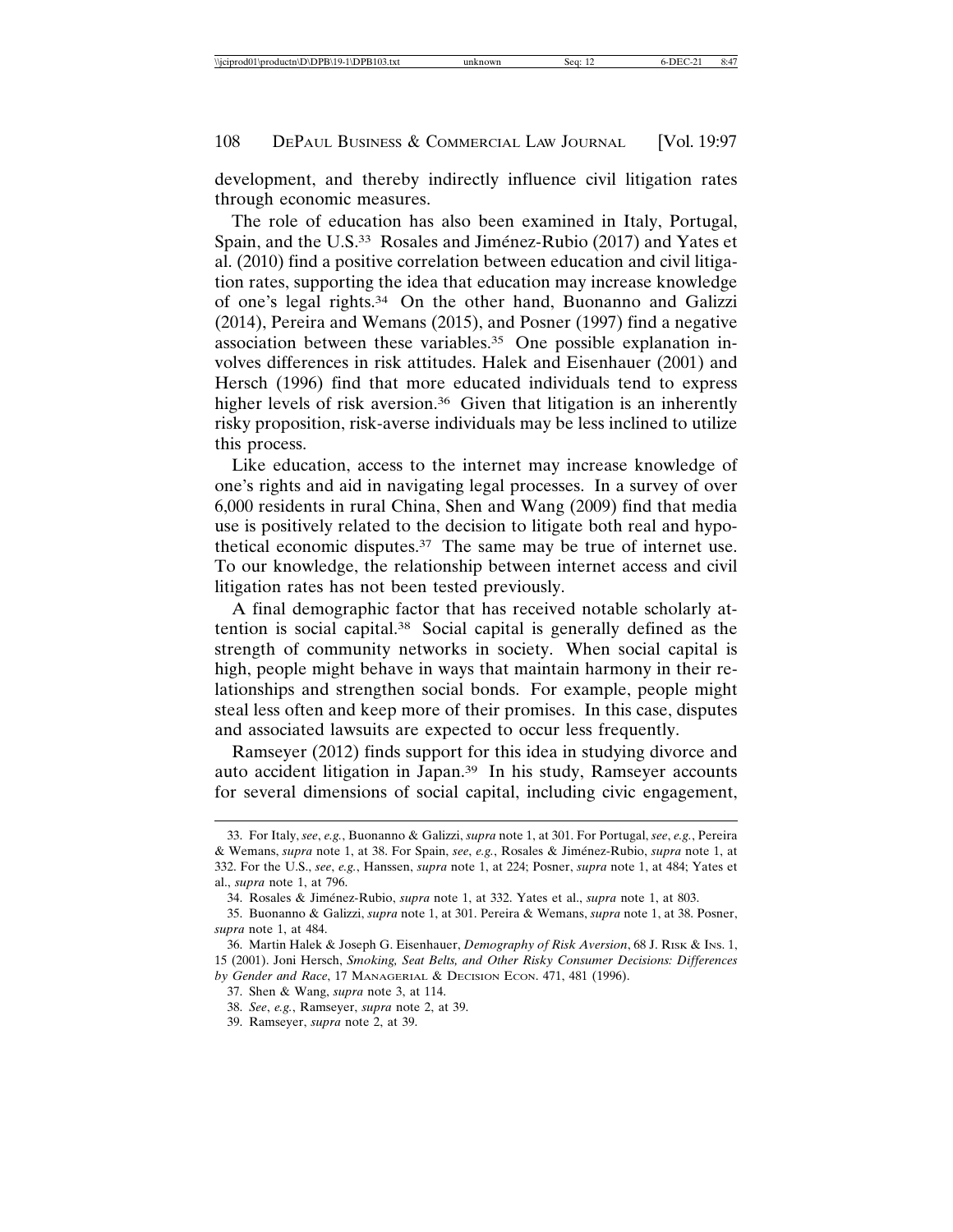social engagement, workplace engagement, community infrastructure, family cohesion, community cohesion, and urban character. Several proxies for each dimension are discussed and the majority are found to be negatively correlated with civil litigation rates. Additionally, Ramseyer finds that couples are more likely to divorce in communities with low social capital – a finding that we leverage in measuring social capital in the current analysis.

Following prior studies, we include measures of population density, urbanization, education, life expectancy, and social capital in our analysis. Additionally, we account for an individual's ability to access the internet. Population density and urbanization are measured directly. Education is proxied using the number of students currently enrolled in universities per capita. Life expectancy is only available at 10-year intervals, in 1990, 2000, and 2010, and thus we impute values in other years. For years 1993-2010, we linearly interpolate between the two nearest known values. For years beyond 2010, we use 2010 values.40 Social capital is proxied using divorce rates, following Ramseyer's (2012) finding that social capital is negatively correlated with the propensity to divorce.41 Finally, internet access is proxied using the percentage of people accessing the internet for at least one hour per week. We anticipate a positive relationship between civil litigation rates and population density, urbanization, life expectancy, internet access, and divorces.42 We do not anticipate a particular relationship between civil litigation rates and education. Given that education has the potential to increase or decrease civil litigation rates through various mechanisms, the net effect of these forces is ambiguous.

## *Legal Factors*

A jurisdiction's legal system is expected to shape opportunities and incentives to litigate. We consider three aspects of China's legal environment: access to legal services, alternatives to litigation, and the evolution of legal rules. Access to legal services is among the most studied factors related to civil litigation rates, after GDP. Typically, access to legal services is measured using numbers of lawyers and law firms per capita. Greater numbers of lawyers and law firms may lower search costs and costs of representation, making litigation a more at-

<sup>40.</sup> We could instead use linear extrapolation to impute values for years 2011-2016. Doing so does not alter our results.

<sup>41.</sup> Ramseyer, *supra* note 2, at 39.

<sup>42.</sup> We hypothesize positive coefficients on divorce rates because increases in divorce are thought to reflect lower levels of social capital and hence, more disputes and a greater willingness to litigate.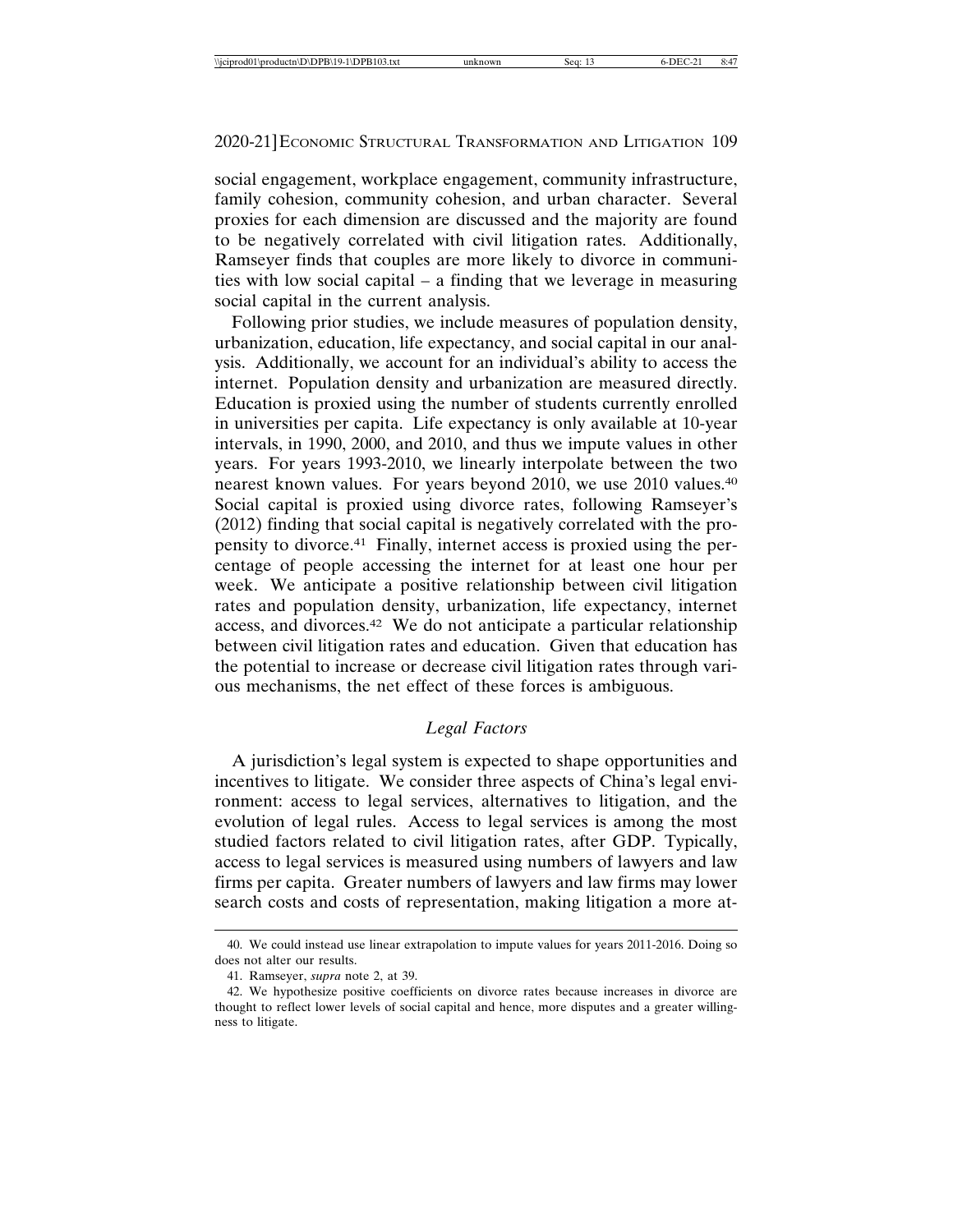tractive proposition. Additionally, lawyers may encourage litigation out of self-interest.

Ginsburg and Hoetker (2006) find that an expansion of the Japanese bar during the 1990s resulted in greater numbers of lawyers and judges, which in turn, contributed to a rapid increase in Japanese civil litigation rates.43 This result is supported by studies in Italy, Portugal, Spain, and the U.S.44 Studies by Carmignani and Giacomelli (2010) and Buonanno and Galizzi (2014) are especially notable in that they employ an instrumental variables approach to demonstrate that the presence of lawyers may induce civil litigation.45 This finding is stronger than one of positive correlation given the possibility of reverse causality – that litigation rates might influence the supply of lawyers. That is, as litigation rates increase, growing demand for lawyers may attract students to the legal profession and incentivize part-time and non-practicing lawyers to practice full-time.

Less formal and less expensive alternatives to litigation may also impact the extent of civil litigation in a jurisdiction. In China, People's Mediation Committees are the embodiment of an informal system. These committees operate primarily at the village level and can be used free of charge to resolve any manner of dispute.46 During mediation, mediators generally offer guidance and encourage voluntary resolutions between parties.47 If a mediated resolution is acceptable to all parties, a legally-binding settlement agreement stating the terms of the resolution may be drawn up and signed.48 However, if a mediated resolution cannot be reached, other channels of dispute resolution such as the court system remain available to the parties.49

In a survey of residents in rural China, Shen and Wang (2009) find a preference for mediation over litigation in both real and hypothetical economic disputes, noting that this channel of dispute resolution is often more flexible, cheaper, and less reputationally damaging than

<sup>43.</sup> Ginsburg & Hoetker, *supra* note 2, at 49.

<sup>44.</sup> For Italy, *see*, *e.g.*, Carmignani & Giacomelli, *supra* note 1, at 20; Buonanno & Galizzi, *supra* note 1, at 301. For Portugal, *see*, *e.g.*, Pereira & Wemans, *supra* note 1, at 38. For Spain, *see*, *e.g.*, Mora-Sanguinetti & Garoupab, *supra* note 1, at 38; Rosales & Jim ´enez-Rubio, *supra* note 1, at 332. For the U.S., *see*, *e.g.*, Hanssen, *supra* note 1, at 224; Posner, *supra* note 1, at 484.

<sup>45.</sup> Carmignani & Giacomelli, *supra* note 1, at 20. Buonanno & Galizzi, *supra* note 1, at 300. 46. *See* People's Republic of China Const. art. 111, http://english.people.com.cn/constitution/ constitution.html; People's Mediation Law of the People's Republic of China, art. 4, 7 & 8 (promulgated by the Standing Comm. of the Nat'l People's Cong., Aug. 28, 2010, effective Jan. 1, 2011), https://www.ilo.org/dyn/natlex/docs/ELECTRONIC/85806/96276/F1660942158/CHN 85806.

<sup>47.</sup> People's Mediation Law, art. 22.

<sup>48.</sup> People's Mediation Law, art. 28, 29 & 31.

<sup>49.</sup> People's Mediation Law, art. 3, 17 & 23.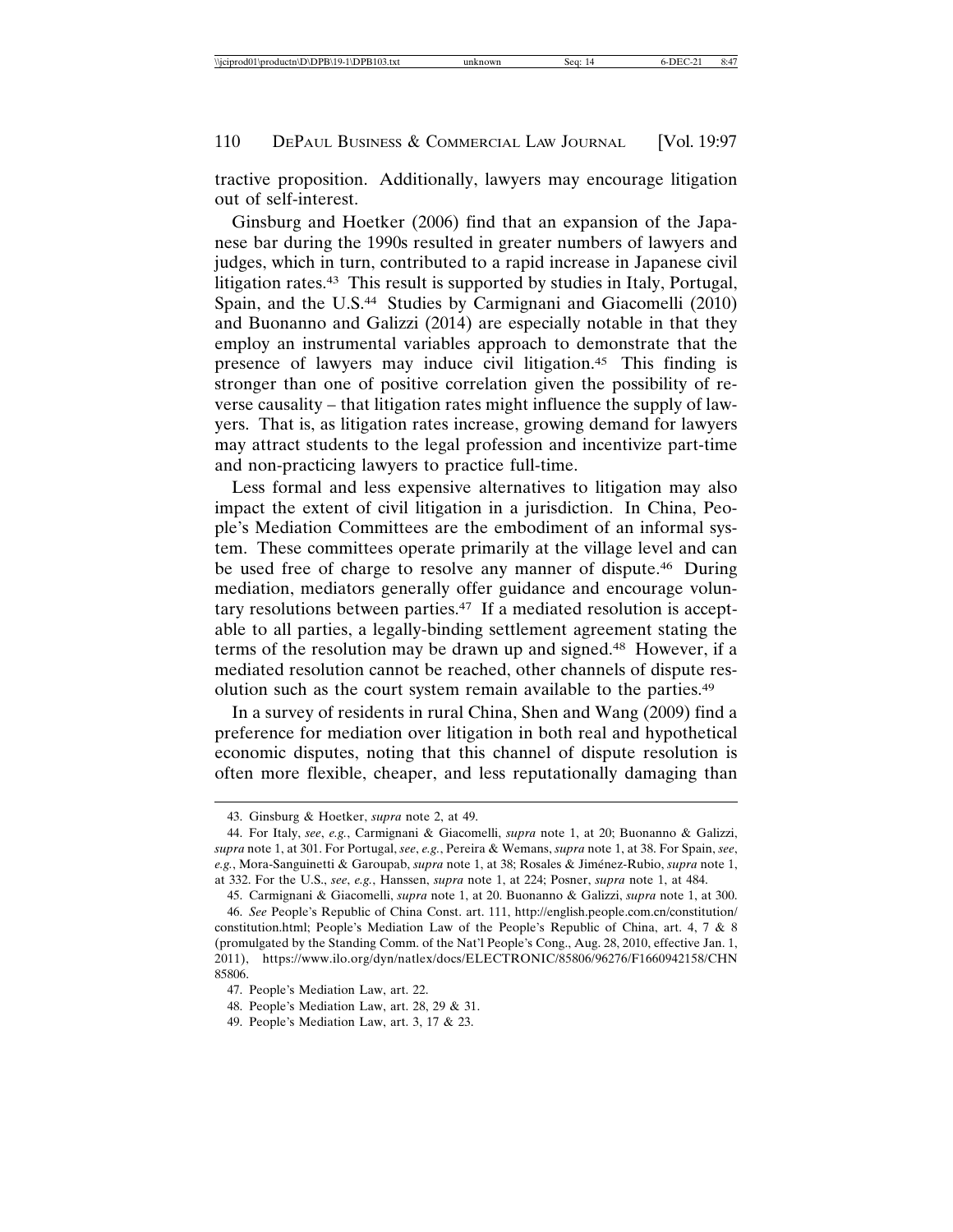litigation.50 Indeed, the Chinese government has encouraged the use of community mediation as an alternative to litigation and has strengthened the system in recent years with the 2010 passage of the People's Mediation Law. Yet, it may be that some disputants use people's mediation as an initial attempt to resolve a dispute, with an intent to litigate if people's mediation fails. In this case, people's mediation is sequential to litigation, rather than a substitute for litigation. Ultimately, the relationship between people's mediation and civil litigation is an empirical question.

A final aspect of China's legal environment that we consider is the evolution of legal rules over time, which has shaped and reshaped the costs and benefits associated with litigation. During our study period, a number of reforms have been enacted, including China's Civil Procedural Law (1991; 2007; 2012; 2017), Consumer Protection Law (1993; 2013), Product Quality Law (1993; 2000), Measures on Payment of Litigation Fees (2006), Property Law (2007), Patent Law (1984; 1992; 2000; 2008), Food Safety Law (2009; 2015), Copyright Law (1990; 2001; 2010), and Law of the Application of Law for Foreign-Related Civil Relations (2010).<sup>51</sup> These laws have expanded the scope

<sup>50.</sup> Shen & Wang, *supra* note 3, at 107.

<sup>51.</sup> The first date listed refers to the time of original promulgation and subsequent dates refer to times of amendments. Consumers' Rights and Interests Protection Law of the People's Republic of China (promulgated by the Standing Comm. of the Nat'l People's Cong., Oct. 31, 1993, effective Jan. 1, 1994, amended Oct. 25, 2013), available at https://www.chinalawtranslate.com/ en/consumer-protection-law-including-2013-amendments/. Product Quality Law of the People's Republic of China (promulgated by the Standing Comm. of the Nat'l People's Cong., Feb. 22, 1993, effective Sep. 1, 1993, amended Jul. 8, 2000), available at http://www.lehmanlaw.com/resource-centre/laws-and-regulations/consumer-protection/product-quality-law-of-the-peoples-re public-of-china-2000.html Measures on Payment of Litigation Fees (promulgated by the St. Council, Dec. 19, 2006, effective Apr. 1, 2007), available at http://www.gov.cn/zwgk/2006-12/29/ content\_483407.htm. Property Law of the People's Republic of China (promulgated by the Standing Comm. of the Nat'l People's Cong., Mar. 16, 2007, effective Oct. 1, 2007), available at http://english.www.gov.cn/services/investment/2014/08/23/content\_281474982978047.htm. Patent Law of the People's Republic of China (promulgated by the Standing Comm. of the Nat'l People's Cong., Mar. 12, 1984, effective Apr. 1, 1985, amended Sep. 4, 1992, Aug. 25, 2000 & Dec. 27, 2008), available at http://english.www.gov.cn/services/investment/2014/08/23/content\_2814749829 78047.htm. Food Safety Law of the People's Republic of China (promulgated by the Standing Comm. of the Nat'l People's Cong., Feb. 28, 2009, effective Jun. 1, 2009, amended Apr. 24, 2015), available at https://apps.fas.usda.gov/newgainapi/api/report/downloadreportbyfilename?file name=amended%20Food%20Safety%20Law%20of%20China\_Beijing\_China%20-%20Peoples %20Republic%20of\_5-18-2015.pdf. Copyright Law of the People's Republic of China (promulgated by the Standing Comm. of the Nat'l People's Cong., Sep. 7, 1990, effective Jun. 1, 1991, amended Oct. 27, 2001 & Feb. 26, 2010), available at http://english.www.gov.cn/archive/laws\_ regulations/2014/08/23/content\_281474982987430.htm#:~:text=article%201%20This%20Law %20is,to%20the%20construction%20of%20socialist. Law of the Application of Law for Foreign-Related Civil Relations of the People's Republic of China (promulgated by the Standing Comm. of the Nat'l People's Cong., Oct. 28, 2010, effective Apr. 1, 2011), available at https:// asadip.files.wordpress.com/2010/11/law-of-the-application-of-law-for-foreign-of-china-2010.pdf.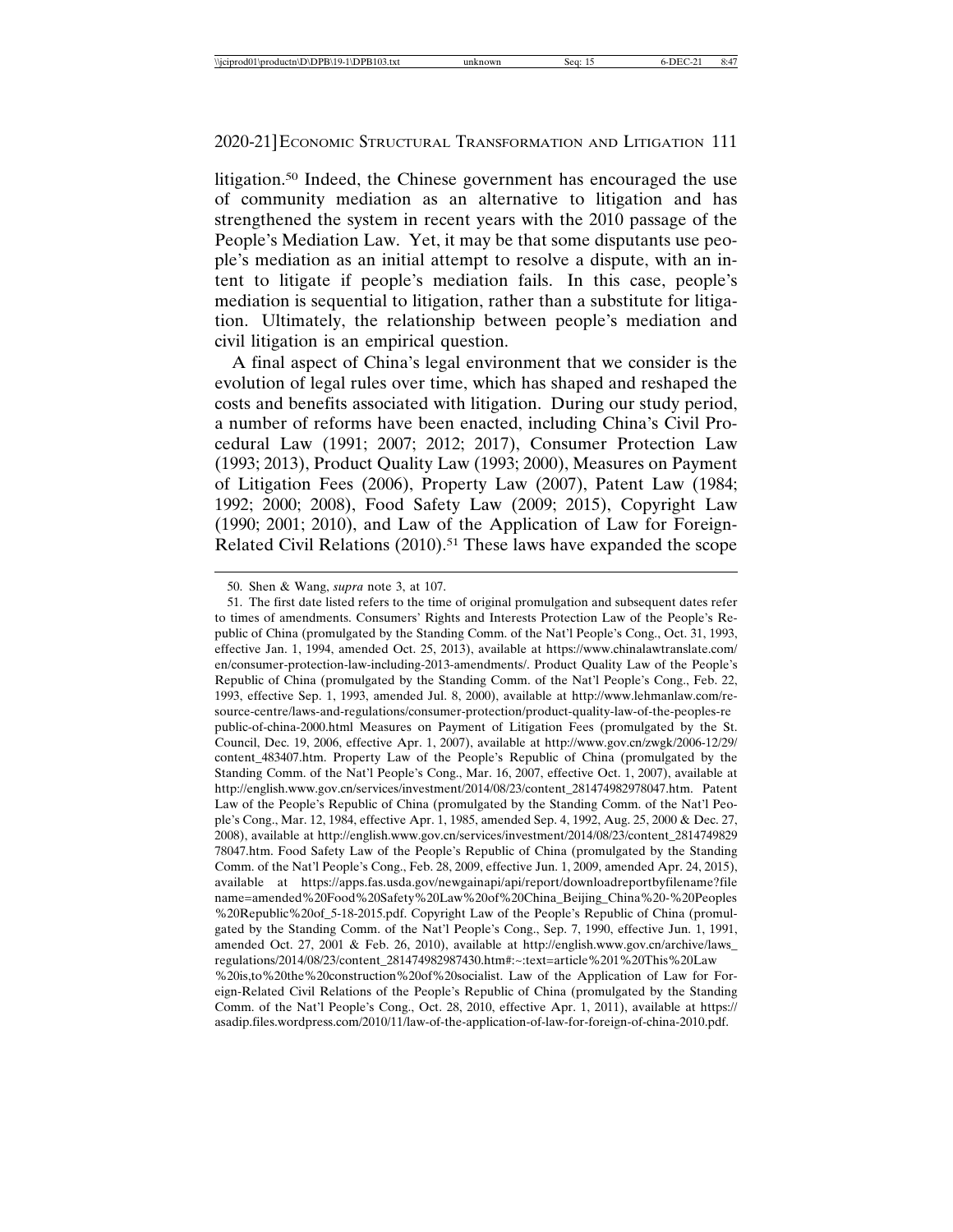of rights under protection, tightened liability rules favorable to potential defendants, and augmented damages, among other things. Zhang (2014) provides a detailed discussion of these items, offering several instances in which the litigation of specific disputes changed following the enactment of various pieces of legislation.52

Following the literature, we account for the presence of lawyers and law firms in our analysis by including the number of full-time lawyers per 10,000 people and the number of law firms per 10,000 people. We also account for legal factors specific to China, including the utilization of people's mediation and the enactment of relevant laws. People's mediation is measured using the number of people's mediation claims per 10,000 people. Mediation rates include both successful and unsuccessful instances of people's mediation and exclude judicial mediation, arbitral mediation, and other matters handled by courts.53

The measurement of legislative reforms is more challenging. Between 1993 and 2016, at least 13 national-level reforms were enacted that have the potential to alter the costs and benefits of litigating. Some of these reforms were implemented in the same year as others and all were implemented at a national-level, precluding the use of province-level variation to assess their impact on civil litigation rates. Given these obstacles, we are unable to assess the marginal effects of each reform; yet, it is still important that we account for them. We do so through the inclusion of year fixed effects. Year effects are expected to capture the influence of legislative and institutional changes that may exert a sizable impact on civil litigation rates in a given year. The motivation for this proxy stems from how one might address the influence of a newly enacted law. A natural method of accounting for such a change would be to create a binary variable that takes the value 1 when the law is in effect and 0 when the law is not in effect. Given that a great number of legislative changes occur over the 24-year timespan of our study, we allow for a unique legal environment in each year through the inclusion of 23 binary variables (year fixed effects).

Generally, we anticipate a positive relationship between civil litigation rates and measures of lawyers and law firms. We do not anticipate a particular relationship with people's mediation rates. Given that people's mediation may be sequential to litigation or serve as a substitute for litigation, the nature of this association is ambiguous.

<sup>52.</sup> Wei Zhang, Understanding the Law of Torts in China: A Political Economy Perspective, 11 U. PA. ASIAN L. REV. 171, (2016).

<sup>53.</sup> If parties pursue other means of dispute resolution after unsuccessful people's mediation, the instance of attempted mediation is included within our counts.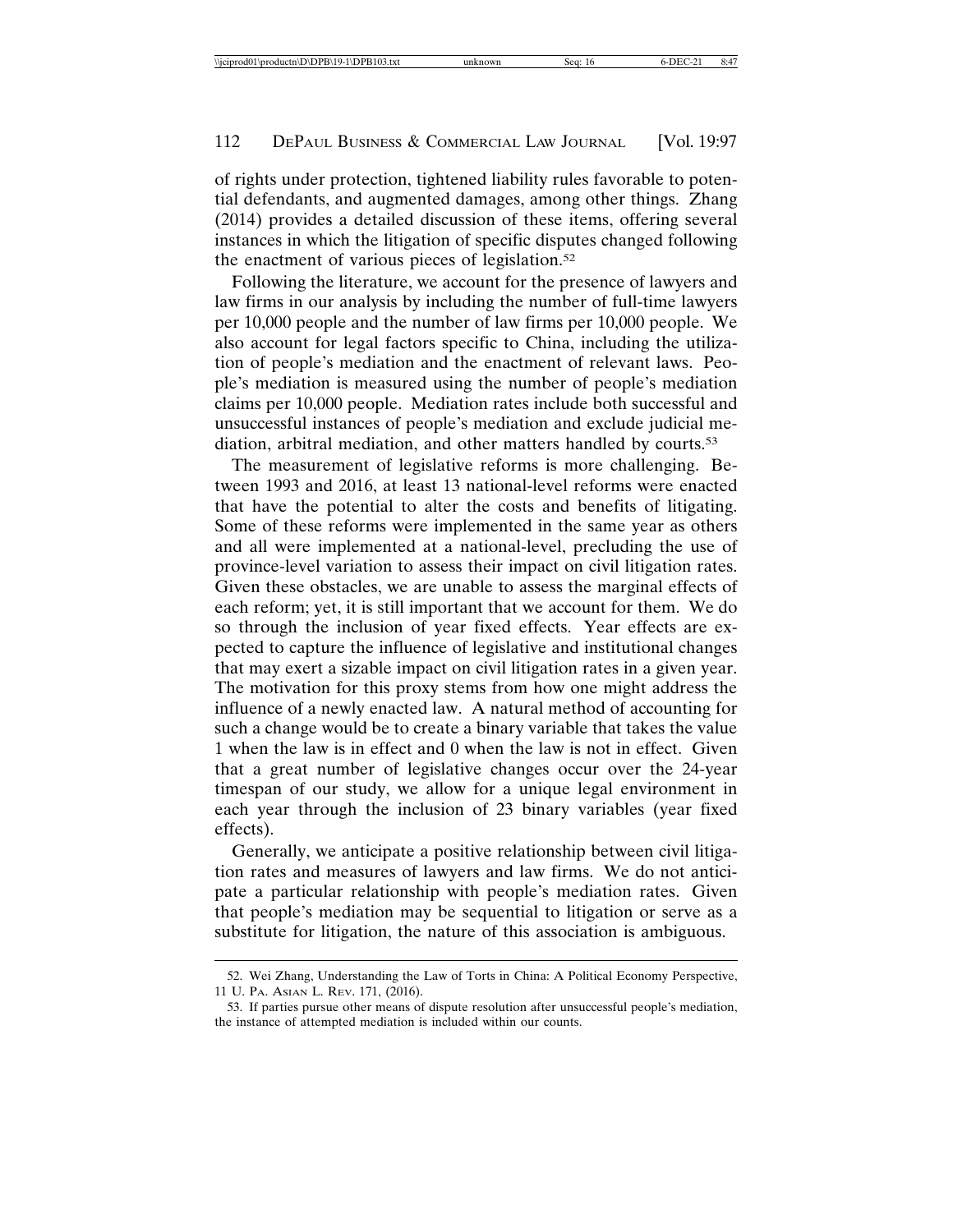#### DATA AND METHODOLOGY

#### *Litigation Data*

To test the drivers of civil litigation rates in China, we employ annual data collected by the National Bureau of Statistics of China and reported in the China Statistical Yearbook Database (CSYD). Civil litigation data reported in the CSYD are derived from two sources: courts and law firms. Court data include counts of all first-instance civil lawsuits at both the national and provincial levels. Unfortunately, these data are generally not sufficient for analysis. Nationallevel counts are available from 1978-2016, resulting in 39 observations – too few for a robust analysis of litigation determinants. Provincelevel counts are available for just nine of China's 31 provinces and only in select years.54

The limitations of court data likely explain the absence of prior studies of civil litigation rates in China. We attempt to overcome these limitations through the use of law firm data. Law firm data include counts of first-instance civil lawsuits in which the plaintiff used an attorney. While civil lawsuits involving a plaintiff attorney represent only a subset of total civil lawsuits, they are more widely available than total counts, such that empirical analyses are possible. Like court data, law firm data are reported in the CSYD at both the national and province level. Province-level data begin in 1993 and are available for 24 of China's 31 provinces.55

Figure 3 shows national-level civil litigation rates derived from court data and from law firm data from 1993 to 2016. We observe that both measures of litigation increased in every year from 1993 to 1999. From 2000 to 2007, the two measures diverged. Total litigation declined slightly, while litigation involving a plaintiff attorney continued to rise, except in 2007 which saw a noticeable decline. Since 2007, both measures of litigation have risen sharply, more than doubling between 2007 and 2016. We also note that the proportion of civil lawsuits involving a plaintiff attorney averaged 23.5 percent over the timespan, reaching a low of 16.2 percent in 1993 and a high of 32.0 percent in 2006.

<sup>54.</sup> Province-level data are available in Shanghai, Chongqing, Beijing, Anhui, and Hubei from 2002 onward, in Henan and Shandong from 2005 onward, and in Jiangsu and Jilin from 2006 onward.

<sup>55.</sup> The seven missing provinces are Gansu, Guangxi, Hebei, Inner Mongolia, Shandong, Tibet, and Yunnan. Subsequent searches suggest that civil litigation data for these provinces are not publicly available. Before 1993, a number of provinces do not include economic disputes within counts of total civil lawsuits nor report these values separately.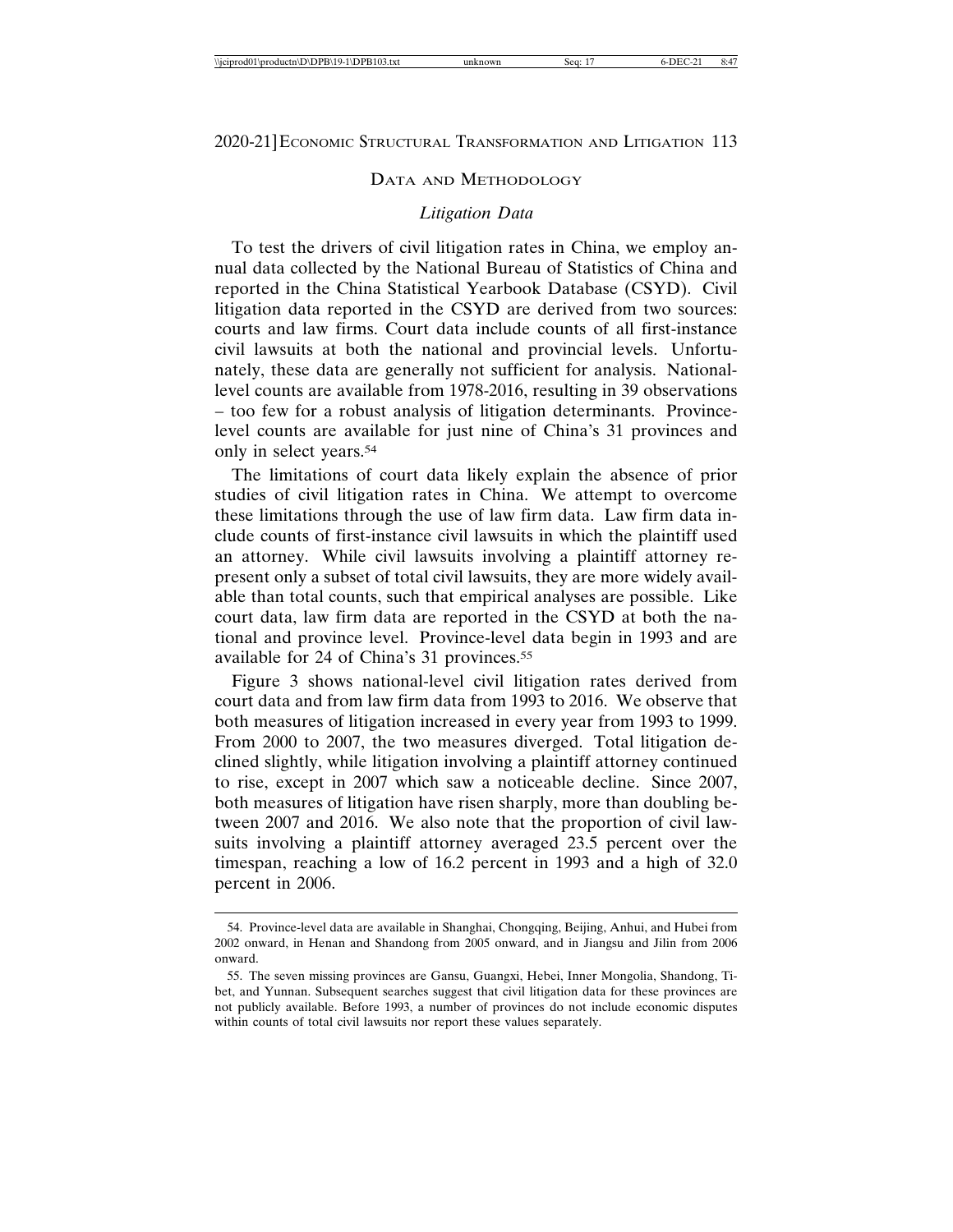While court and law firm litigation rates exhibit different trends in the early and mid-2000s, the two measures are highly correlated in more recent years. For instance, from 2008 to 2016, the correlation between year-over-year changes in total litigation and litigation involving a plaintiff attorney was 82.4 percent (compared with 61.2 percent for the full timespan).56 Additionally, the proportion of civil lawsuits involving a plaintiff attorney remained stable over this time, ranging from 24.3 percent to 26.4 percent. These similarities suggest that recent litigation data from law firm records may provide a window into total rates of civil litigation in China.

We conduct two versions of our analysis: one that uses the full timespan (1993-2016) and another that restricts our sample to years 2008 to 2016. The full sample allows us to observe notable structural changes within China's economy. The more recent sample gives us confidence that our measure of civil litigation – litigation involving a plaintiff attorney – is a good representation of total civil litigation in China.

Figure 4 shows civil litigation rates by province according to law firm records. Here, civil litigation rates are expressed in natural logs, allowing us to visualize relative changes in litigation rates over the timespan. We observe that civil litigation rates increased in all provinces except Jiangxi and that many provinces display visually similar growth rates. Yet, notable variation also exists. For instance, Jiangxi, Heilongjiang, and Jilin have the lowest growth rates of -19 percent, 9 percent, and 69 percent, while Anhui, Zhejiang, and Guangdong have the highest growth rates of 1745 percent, 1466 percent, and 926 percent, respectively.

We also observe extreme values in certain province-years. Litigation rates in Heilongjiang in 2010, Jiangxi in 2016, and Shanxi from 2007 to 2010 are lower than one might expect.<sup>57</sup> Subsequent investigations into these province-years do not reveal any notable events, changes in legislation, or comparable outliers in the independent variables that might explain the sudden decreases in litigation. As such, these litigation rate values remain somewhat of a mystery. Nevertheless, we redo our analysis with these six outliers excluded and find that results remain virtually the same.

<sup>56.</sup> When correlating variables that are measured over time, it is important to detrend values before assessing correlations. Otherwise, results may be spurious. Using year-over-year changes accomplishes this goal.

<sup>57.</sup> Actual values are more than three standard deviations away from predicted values for these province-years.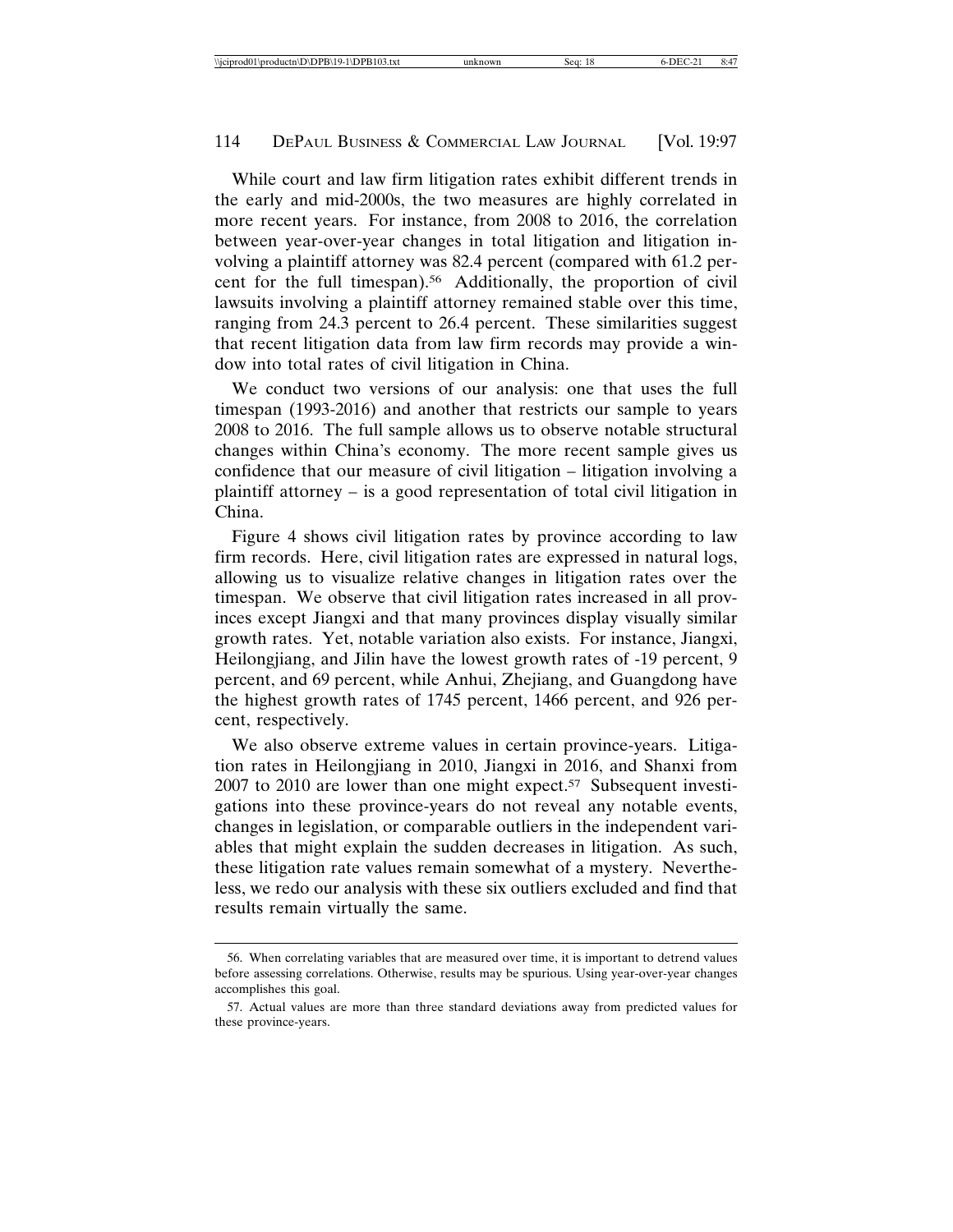#### *Socioeconomic Data*

The CSYD also contains economic, demographic, and legal information, which we use to construct our independent variables. Table 1 provides definitions for these variables and their hypothesized relation to civil litigation rates. All variables are measured at the end of each year and at the province level. Our dependent variable is litigation rate, defined as the natural log of the number of first-instance civil lawsuits involving a plaintiff attorney per 10,000 people per year.

Summary statistics are reported in Table 2. To account for skewness, all variables except those that are percentages or indices are expressed in log form. Most variables have small standard deviations relative to their mean, indicating that these variables are rather symmetric. The average civil litigation rate involving a plaintiff attorney is 9.4 cases per 10,000 people, the average number of full-time lawyers is 1.1 per 10,000 people, and the average number of law firms is 0.1 per 10,000 people. These numbers are comparable to those observed on a national scale, where average civil litigation rates, numbers of lawyers, and numbers of law firms are 9.5, 1.2, and 0.1 per 10,000 people, respectively. Thus, while law firm data are only available for 24 of China's 31 provinces, our sample appears to be representative of China's experience generally.

Another important item to note is that for many of the variables, variation between provinces is close to or greater than variation within provinces. This result illustrates the vast disparities that exist within Chinese society, which our study design exploits. Consider that our analysis spans over two decades in which China underwent significant economic, demographic, and legal changes, and yet, variation between provinces is comparable to that across time.

#### *Econometric Model*

Like many longitudinal studies, we begin by specifying a traditional two-way fixed effects model that accounts for province-level and yearlevel heterogeneity. This model is shown in Equation (1):

$$
y_{it} = \alpha_i + \lambda_t + \mathbf{x}'_{it} \mathbf{\beta} + \varepsilon_{it}
$$

where the natural log of the civil litigation rate in province *i* in year *t*  $(y_{it})$  is a function of a fixed province-specific intercept  $(\alpha_i)$ , a fixed year-specific intercept  $(\lambda_t)$ , a vector of explanatory variables  $(X_{it}^{\prime} \beta)$ , and an error term  $(\varepsilon_{it})$ .

Using logs, rather than levels of the dependent variable benefits our regression model in several ways. First, logging allows for a general, non-linear relationship among our variables. This non-linear relation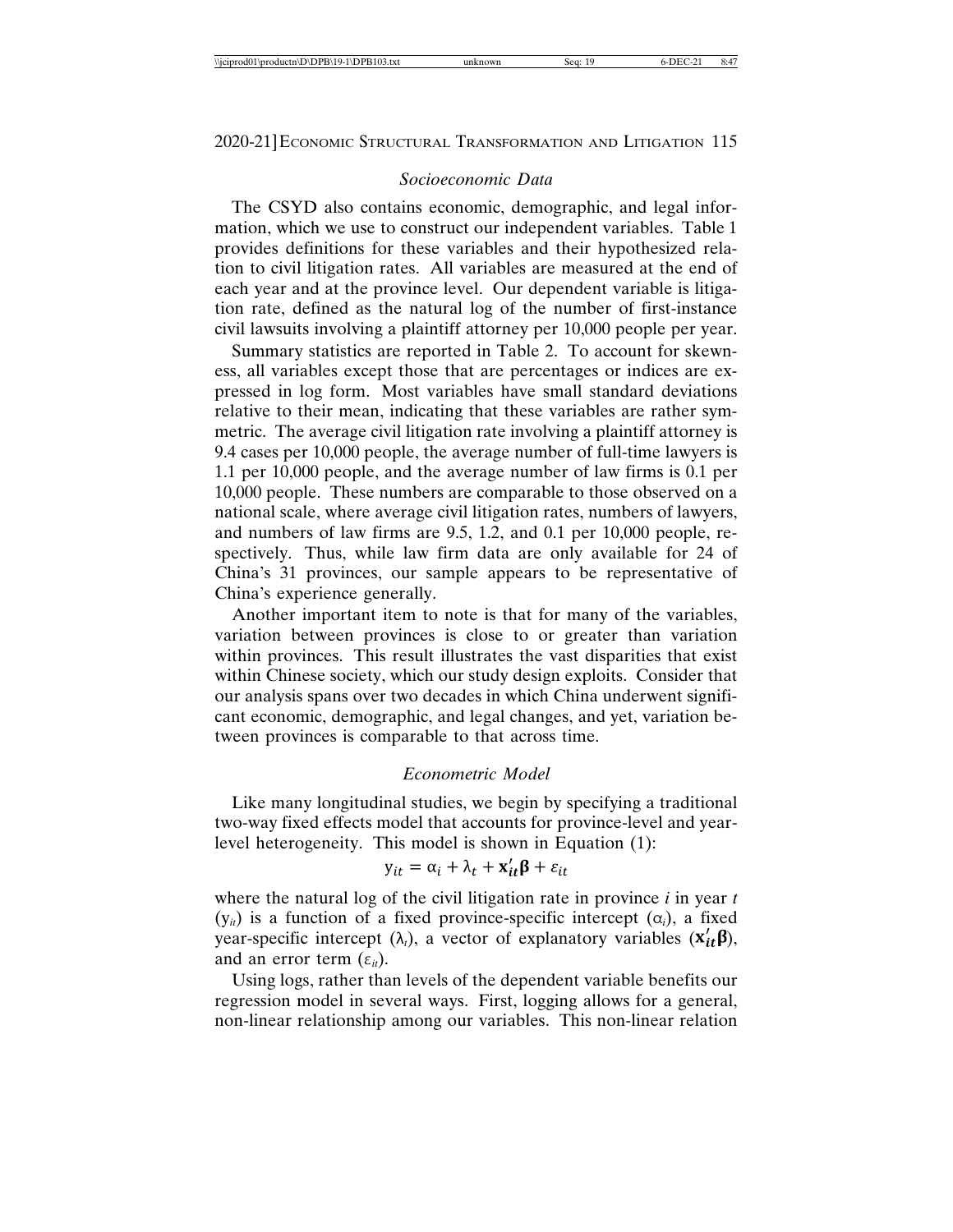is apparent when transforming back to un-logged litigation rates: Litigation Rate<sub>it</sub> =  $e^{\alpha i}e^{\lambda t}e^{\lambda t}$ <sup>*i*</sup>; Second, logging makes residuals more normally distributed and reduces heteroskedasticity. Third, logging addresses the fact that litigation rate is a limited dependent variable, in that it is bounded from below at zero. After taking logs, the result is unbounded, avoiding the need for limited dependent variable methods.

The inclusion of province fixed effects controls for unobserved province characteristics that are time-invariant.58 Similarly, the inclusion of year fixed effects controls for shocks to litigation in particular years from sources beyond those included in our study, such as changes in relevant legislation. Given that these characteristics may partially explain differences in civil litigation rates across provinces and time, it is important that we hold them fixed in our analysis.

While the traditional two-way fixed effects framework provides a starting point for our analysis, it assumes (1) that civil litigation rates are serially uncorrelated and (2) that regressors are strictly exogenous. Both assumptions seem highly unrealistic. Figure 4 casts doubt on the first assumption, revealing a high degree of persistence in litigation rates from one period to the next. Indeed, tests for serial correlation reject the assumption of no serial correlation.<sup>59</sup> The second assumption is unrealistic given that civil litigation rates and socioeconomic factors are likely simultaneously determined; that is, each drives the other. For instance, La Porta et al. (1997) find that legal outcomes have the potential to shape economic outcomes.<sup>60</sup> Aluko and Azeez (2019) find support for this result in developing economies, demonstrating that legal institutions explain cross-country differences in stock market development in 11 countries in sub-Saharan Africa.<sup>61</sup> The potential for simultaneity violates the assumption of strict exogeneity.

Perhaps the most common way of accounting for serial correlation is through the inclusion of an autoregressive process in the error term,

<sup>58.</sup> The Hausman specification test and multiple F test indicate that province fixed effects are preferred to random effects. The chi-squared statistic in the Hausman specification test is 234.08 (p-value of less than 0.001) and the F-statistic in the multiple F test is 31.04 (p-value of less than 0.001).

<sup>59.</sup> A test for first-order serial correlation results in a Z-statistic of -3.03 (p-value of 0.003). Thus, we reject the assumption of first-order serial independence.

<sup>60.</sup> La Porta et al., *supra* note 5, at 1131.

<sup>61.</sup> Olufemi Adewale Aluko & Bolanle Aminah Azeez*, Effectiveness of Legal Institutions in Stock Market Development in Sub-Saharan Africa*, 52 ECON. CHANGE AND RESTRUCTURING 439, 447 (2019).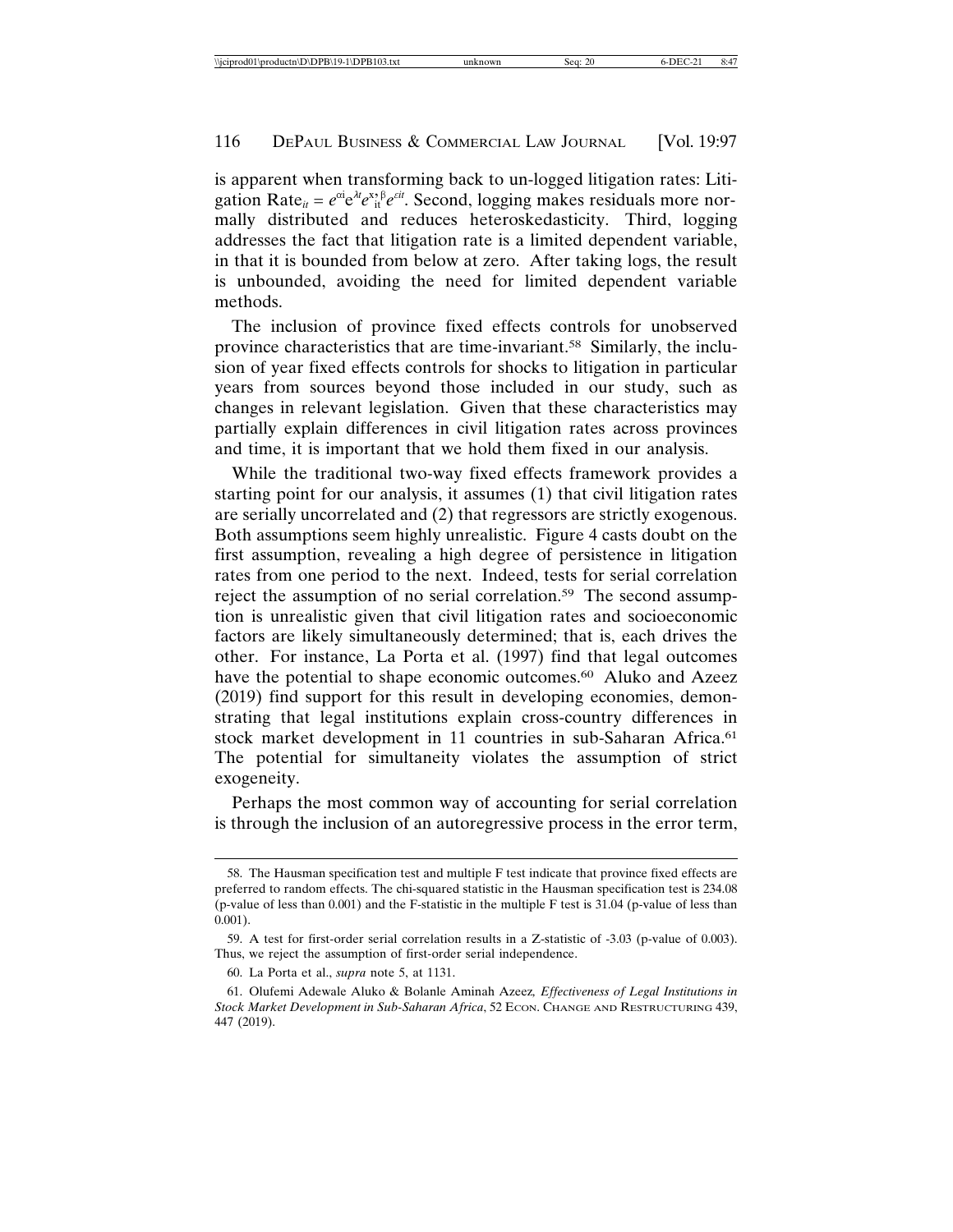as shown in Equation (2).62 While this approach deals with serial correlation, it does not address issues of endogeneity. To deal with both issues, we utilize GMM dynamic panel estimators pioneered by Holtz-Eakin et al. (1988), Arellano and Bond (1991), Arellano and Bover (1995), and Blundell and Bond (1998).63 This model is shown in Equation (3).

$$
y_{it} = \alpha_i + \lambda_t + \mathbf{x}'_{it} \mathbf{\beta} + \mu_{it}
$$

 $\mathbf{r}$ 

$$
\mu_{it} = \rho \mu_{i,t-1} + \varepsilon_{it} \tag{2}
$$

$$
y_{it} = \delta y_{i,t-1} + \alpha_i + \lambda_t + \mathbf{x}'_{it} \mathbf{\beta} + \varepsilon_{it}
$$
\n(3)

Dynamic GMM utilizes a single lag of the dependent variable as a predictor of current values, allowing for the dynamic adjustment of civil litigation rates to long-run levels. Additionally, dynamic GMM accounts for endogeneity through the instrumentation of regressors. The original dynamic GMM estimator proposed by Arellano and Bond (1991) estimates Equation (3) by taking first-differences of both sides of the equation and then using lags of all regressors as instruments for their contemporaneous values.64 This technique is known as the GMM difference estimator. It ensures that regressors precede the dependent variable in time, eliminating the potential for reverse causality.

Blundell and Bond (1998) show that when instruments are weak, estimates may be biased and imprecise.<sup>65</sup> As a potential remedy, they propose estimating a system of equations, where one equation is expressed in first-differences and the other is expressed in levels. In the differenced equation, lagged levels of the explanatory variables serve as instruments. In the levels equation, lagged first-differences of the explanatory variables serve as instruments. This technique is known as the GMM system estimator. The authors show that it provides substantial improvements in bias and precision over the original, difference GMM estimator. Following these developments, we report both

<sup>62.</sup> Here, we specify an autocorrelation structure of order one  $(AR(1))$ . We investigate more complex correlation structures but find that AR(1) provides sufficient flexibility.

<sup>63.</sup> Douglas Holtz-Eakin et al., Estimating Vector Autoregressions with Panel Data, 56 J. ECONOMETRIC SOC'Y 1371 (1988). Manuel Arellano & Stephen Bond, Some Tests of Specification for Panel Data: Monte Carlo Evidence and an Application to Employment Equations, 58 REV. ECON. STUD. 277 (1991). Manuel Arellano & Olympia Bover, Another Look at the Instrumental Variable Estimation of Error-Components Models, 68 J. ECONOMETRICS 19 (1995). Richard Blundell & Stephen Bond, Initial Conditions and Moment Restrictions in Dynamic Panel Data Models, 87 J. ECONOMETRICS 115 (1998).

<sup>64.</sup> Arellano & Bond, *supra* note 63, at 278.

<sup>65.</sup> Blundell & Bond, *supra* note 63, at 115 & 116.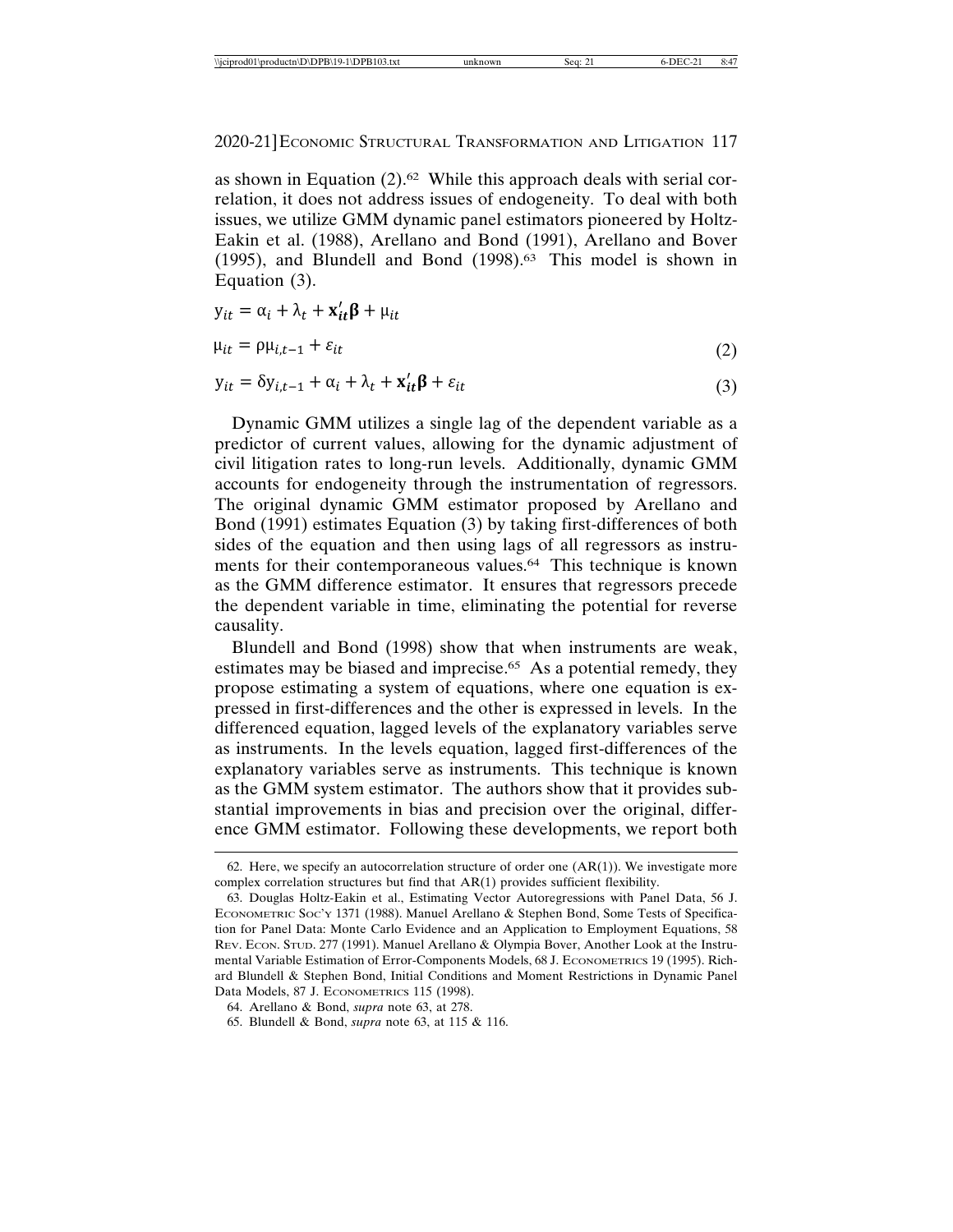the difference and system GMM estimates when estimating Equation (3).

The consistency of the GMM estimators depends on two assumptions: (1) that errors are serially uncorrelated after controlling for a lagged dependent variable and (2) that instruments are valid. For all models, a test of first-order serial correlation suggests that the first assumption is met and the Sargan test of over-identifying restrictions suggests that the second assumption is met.<sup>66</sup>

The ability of dynamic GMM to address issues of endogeneity and serial correlation has made it a useful tool in macro-level studies of market development, where such issues are common. For instance, Alhassan and Biekpe (2015), Esho et al. (2004), and Feyen et al. (2013) utilize dynamic GMM estimators to examine the determinants of insurance market development across nations.67 These studies employ many of the same explanatory variables used in the current study (e.g., GDP per capita, education, urbanization, and life expectancy) and differ only in the dependent variable (insurance premiums vs. litigation rates). To our knowledge, only one other study has utilized dynamic GMM methodologies in the context of civil litigation – that by Pereira and Wemans (2015). The authors use comarca-level data from 1993-2013 to assess the determinants of civil litigation rates in Portugal.<sup>68</sup>

#### **RESULTS**

Regression results for the full sample (years 1993-2016) and the restricted sample (years 2008-2016) are shown in Tables 3 and 4, respectively. In each table, model 1 provides estimates of the two-way fixed effects model shown in Equation (1) and Model 2 provides estimates of the two-way fixed effects model with AR(1) disturbances shown in Equation (2). Models 3 and 4 provide estimates of the dynamic GMM specification shown in Equation (3). Model 3 shows the difference

<sup>66.</sup> After controlling for a single lag of the dependent variable, a test for first-order serial correlation results in a Z-statistic of 0.44 (p-value of 0.66). Thus, we do not reject the assumption of first-order serial independence. In the Sargan test, the null hypothesis is that overidentifying restrictions are valid. This test results in a chi-squared statistic of 407.08 (p-value of 0.46). Thus, we do not reject the assumption that overidentifying restrictions are valid.

<sup>67.</sup> Abdul Latif Alhassan & Nicholas Biekpe, *Determinants of Life Insurance Consumption in Africa*, 37 RES. INT'L BUS. FIN. 17, 23 (2016). Neil Esho et al., *Law and the Determinants of Property-Casualty Insurance*, 71 J. RISK & INS. 265, 278 (2004). Feyen et al., *What Drives the Development of the Insurance Sector? An Empirical Analysis Based on a Panel of Developed and Developing Countries*, 1 J. FIN. PERSP. 1, 20 (2013).

<sup>68.</sup> Comarcas are local administrate divisions found in Portugal, Spain, Panama Nicaragua, and Brazil.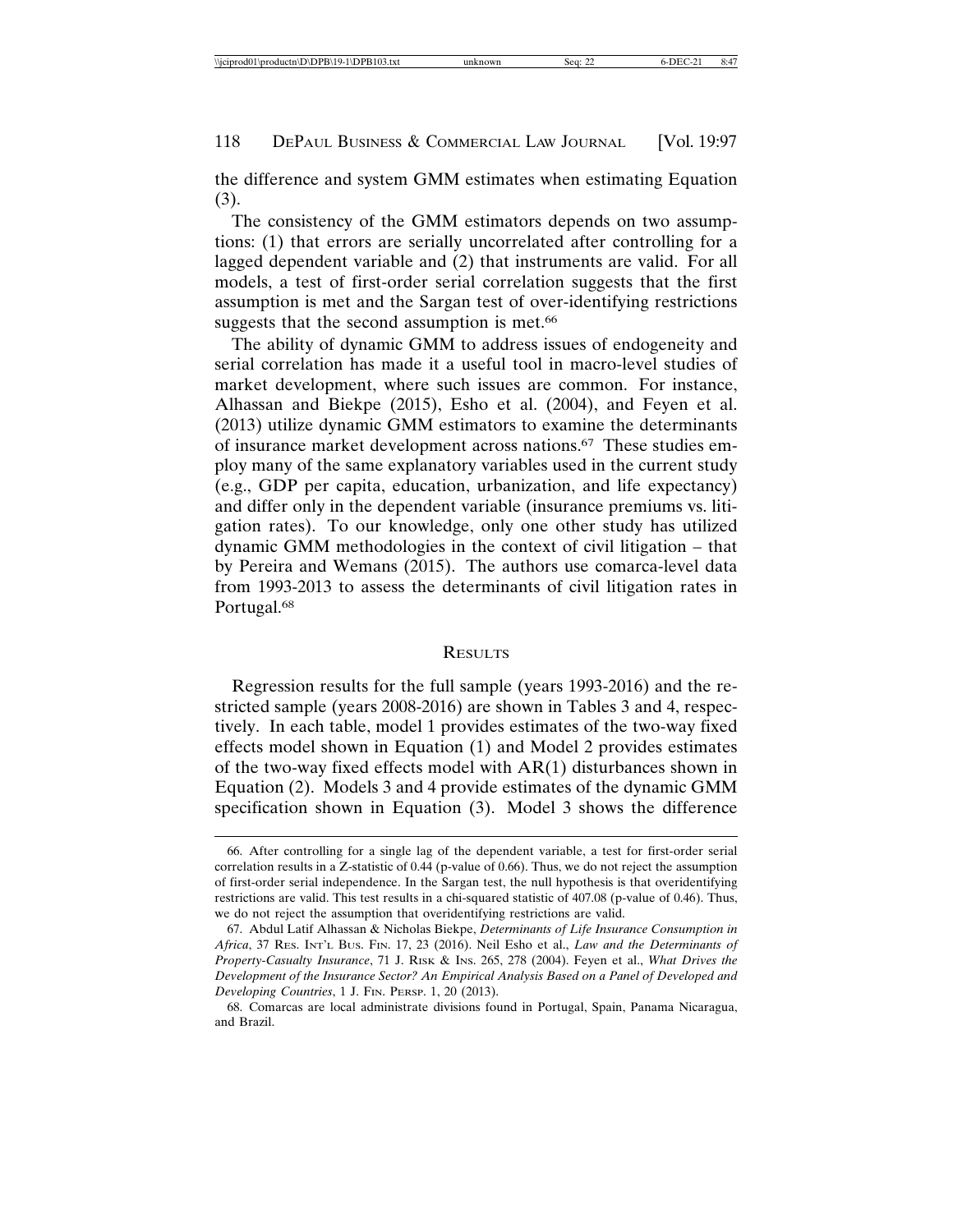GMM estimates of Arellano and Bond (1991), while Model 4 shows the system GMM estimates of Blundell and Bond (1998).69 In Models 1 and 2, the regressors explain over 78 percent of the variability in litigation rates in the full sample and over 72 percent of the variability in litigation rates in the restricted sample. R squared measures are unavailable for the dynamic models (Models 3 and 4).

Specifications that account for persistence in litigation rates over time appear to be warranted. In the two-way fixed effects models with AR(1) disturbances, the autocorrelation of residuals is 0.678 in the full sample and 0.353 in the restricted sample. Similarly, coefficients on lagged dependent variables are positive and significant at the one percent level in all dynamic specifications. We also observe that the magnitude of statistically significant coefficients tends to shrink as we move from static to dynamic specifications. This is to be expected, as marginal effects in dynamic models are measured after accounting for each province's litigation rate in the previous period.

Given that litigation rates are expressed in log form, interpretation of explanatory variable coefficients requires transforming to unlogged values. For explanatory variables that are expressed in logs (GDP, household consumption expenditure, population density, education, divorces, lawyers, law firms, and mediation rate), a one-percent increase in that variable is associated with a  $\beta$  percent increase in litigation rates, where  $\beta$  is the variable's estimated coefficient. For explanatory variables that are not expressed in logs (manufacturing, services, private investment, private employment, unemployment, urbanization, internet, and life expectancy), a one-unit increase in that variable is associated with a  $100(e^{\beta} - 1)$  percent increase in litigation rates.

The results shown in Tables 3 and 4 provide strong support for the hypothesis that privatization is positively related to rates of civil litigation. In both the full sample and the restricted sample, coefficients on private employment and private investment are positive and significant at the five or one percent level in three of four model specifications. From 1993 to 2016, a one percent increase in private investment is associated with a 0.4 to 0.9 percent increase in civil litigation rates, and a one percent increase in private employment is associated with a 0.6 to 1.3 percent increase in those rates.70 From 2008 to 2016, we observe slightly larger effects. A one percent increase in private investment was associated with a 0.6 to 1.4 percent increase in civil liti-

<sup>69.</sup> Arellano & Bond, *supra* note 63. Blundell and Bond, *supra* note 63.

<sup>70.</sup> These estimates rely only on coefficients that are statistically significant at the five or one percent level.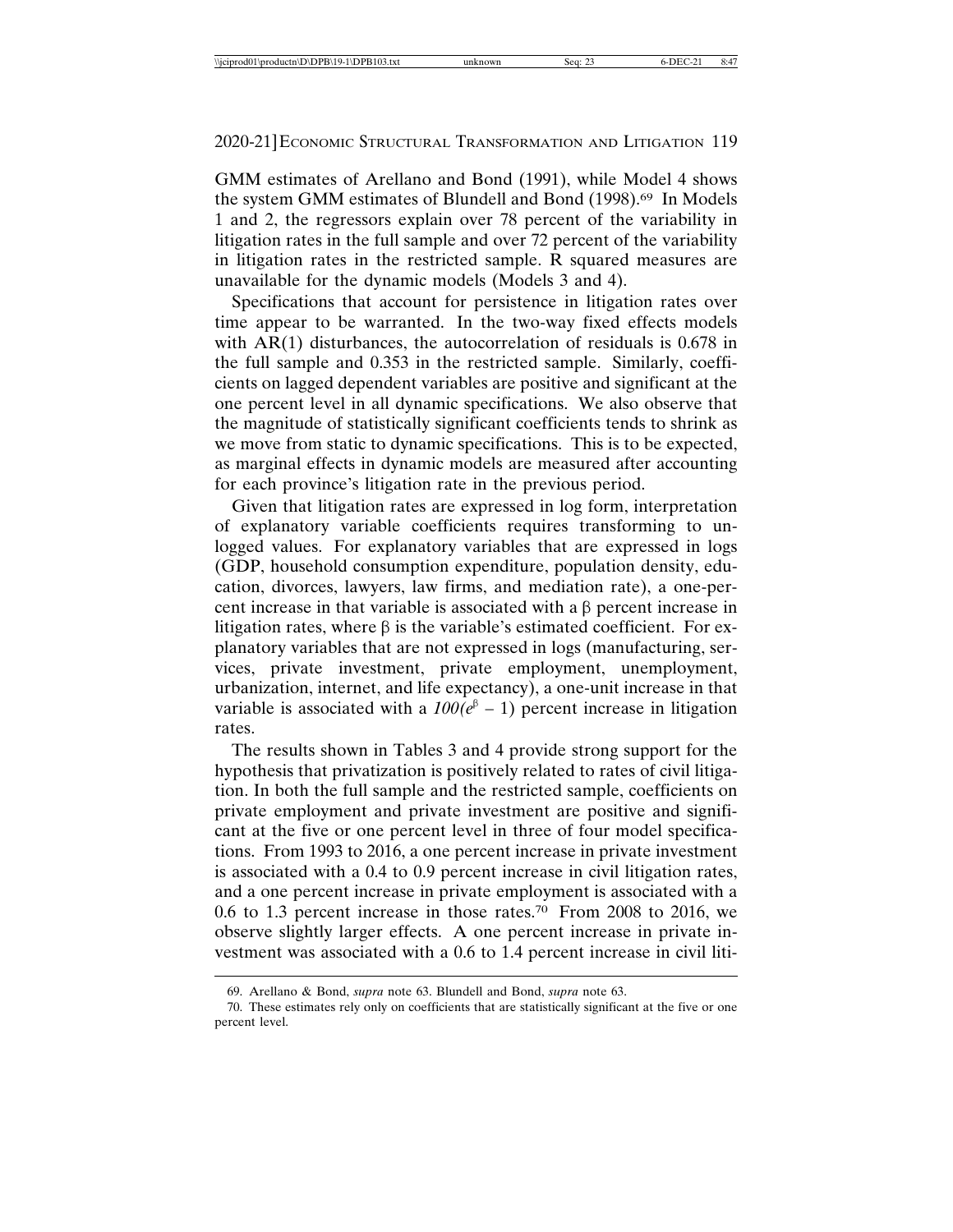gation rates and a one percent increase in private employment is associated with a 1.5 to 1.8 percent increase in those rates.71

Using these results, we find that the privatization of assets and jobs can explain 14.9 percent of the growth in national-level civil litigation rates involving a plaintiff attorney from 1993 to 2016.72 Results are nearly identical for years 2008 to 2016 – also 14.9 percent after rounding.73 In both calculations, we rely on the smallest, most conservative estimates within the ranges reported above. Those estimates are derived from our GMM specifications, which account for endogeneity. If one were to redo the calculations using other estimates within the reported ranges, the percentage of growth explained would increase. Thus, even by the most conservative standards, the effects of privatization are meaningful and should not be overlooked in studies of civil litigation.

The finding that privatization is associated with increases in civil litigation is a new insight gleaned from this study. Yet, it is not surprising, especially given evidence by Firth et al. (2011) and Lu et al. (2011) that China's state-owned enterprises fare better than its private enterprises in judicial processes.74 Likely, privatization signals more favorable prospects for potential plaintiffs, leading to higher litigation rates. Other explanations may also exist. With more granular data (e.g. at the individual level), one could investigate the relative willingness of parties to initiate litigation against public versus private entities. Unfortunately, such data are not available to us. More fully exploring the effects of privatization on civil litigation remains a promising area for future research.

Results do not support the hypothesis that changes in the composition of GDP are related to changes in civil litigation rates. In the full

<sup>71.</sup> If one is interested only in direct effects, they should err on the lower side of these ranges, as those estimates come from dynamic GMM specifications, which account for endogeneity.

<sup>72.</sup> From 1993 to 2016, national-level private investment increased by 49.74 percent, and national-level private investment increased by 62.39 percent. Using these values and the coefficient estimates on private investment (0.004) and private employment (0.006), we calculate associated increases in civil litigation. We then calculate the ratio of civil litigation growth due to privatization (57.48 percent) and actual civil litigation growth (386.80 percent). The result is 14.86 percent. This calculation implicitly assumes that our results, which rely on province-level data, hold true at the national level. While we only have data for 24 or China's 31 provinces, summary statistics suggest that these provinces are highly similar to the nation generally. See section 4.2 for details. As such, the assumption seems reasonable.

<sup>73.</sup> Calculation steps are the same as those discussed in the previous footnote. For the period 2008 to 2016, national-level private investment increased by 6.35 percent, national-level private investment increased by 6.16 percent, and the coefficient estimates on private investment and private employment are 0.006 and 0.015, respectively. Civil litigation growth due to privatization was 13.13 percent and actual civil litigation growth was 88.15 percent. The ratio is 14.89 percent.

<sup>74.</sup> Firth et al., *supra* note 3, at 591. Lu et al., *supra* note 3, at 45.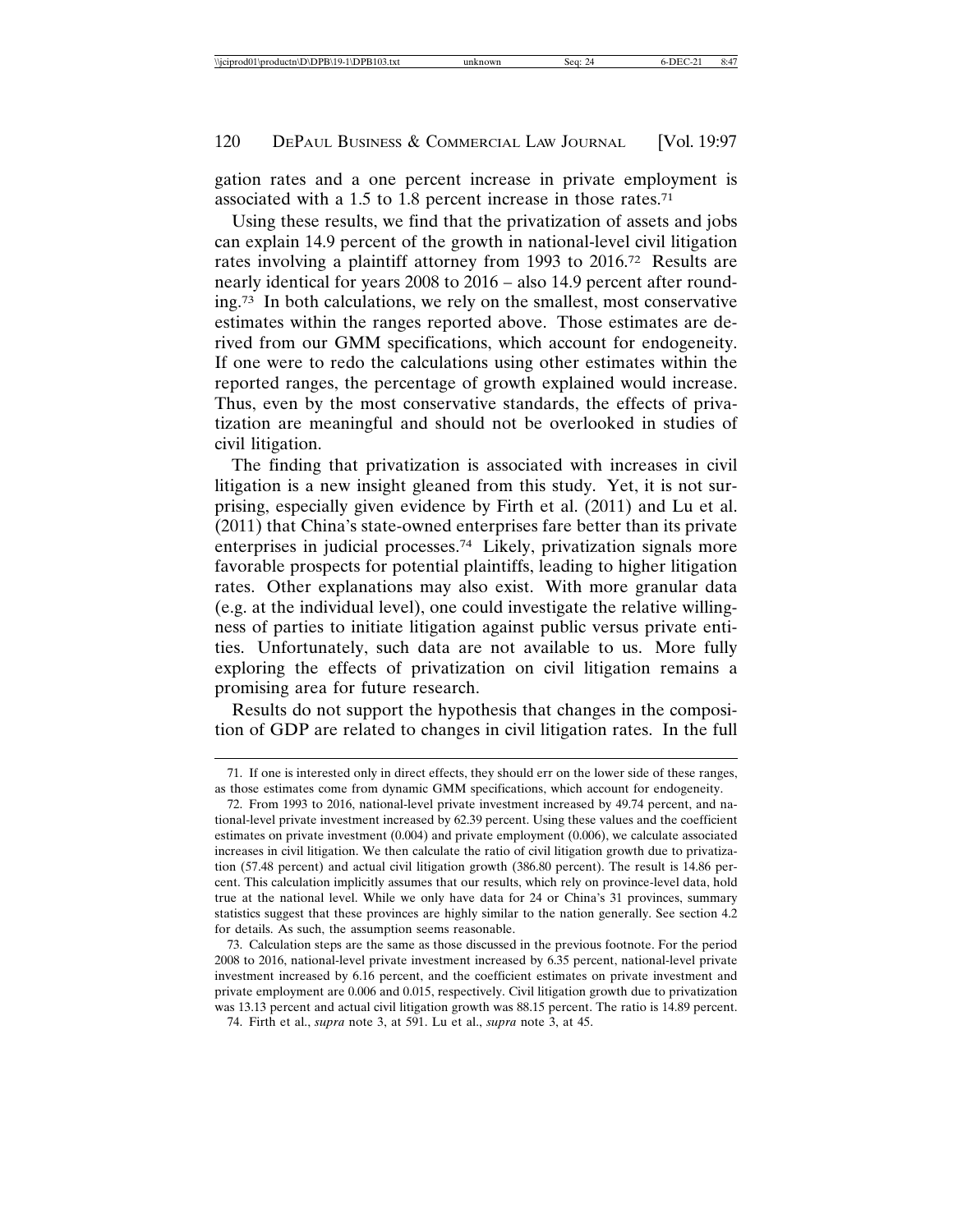sample, coefficients on manufacturing and services are not statistically different from zero in any specification. The story is much the same in the restricted sample. Coefficients are significant at the 10 percent level in one specification and not statically significant in the other three. Where significant, coefficients are negative – the opposite of what we anticipated.

While changes in the composition of GDP do not appear to relate to civil litigation in aggregate, this does not mean that GDP composition can be overlooked in studies of civil litigation. It may be that GDP composition changes relate to different types of disputes in different ways. For instance, shifts toward service sector activities may increase the frequency of contract disputes, while also improving safety and reducing the number of tort disputes. In this case, the aggregated effect is likely to be small, such that it is not statistically significant. With more granular data regarding the nature of litigated cases, one could investigate this possibility.

For most other variables, our results are consistent with those of other studies. Specifically, we find that civil litigation rates are positively related to urbanization, education, internet access, divorces, and law firms, and negatively related to GDP and people's mediation rates. Coefficients on GDP, urbanization, internet access, and law firms are statistically significant in both the full and the restricted sample. Coefficients on education and divorces are only significant in the full sample, and those on people's mediation rates are only significant in the restricted sample. We do not find evidence that household consumption expenditure, unemployment, population density, life expectancy, or lawyers are related to civil litigation rates.

Negative coefficients on GDP may be surprising, given that economic activity is generally thought to increase both the number of disputes and the financial resources available to litigate those disputes. Yet, it may be that impoverished areas actually experience more disputes than wealthier jurisdictions. In a survey of almost 3,000 Chinese households across 37 villages in six provinces, Michelson (2007) finds that the willingness of parties to litigate is highest in the most economically distressed parts of China where grievances are the most prevalent.75 Michelson contends that legal mobilization "springs less from the needs of market-based commercial activity or capitalist economic development, and more from profoundly aggrieved villagers utilizing all institutional means at their disposal, including climbing the dispute

<sup>75.</sup> Michelson, *supra* note 3, at 459.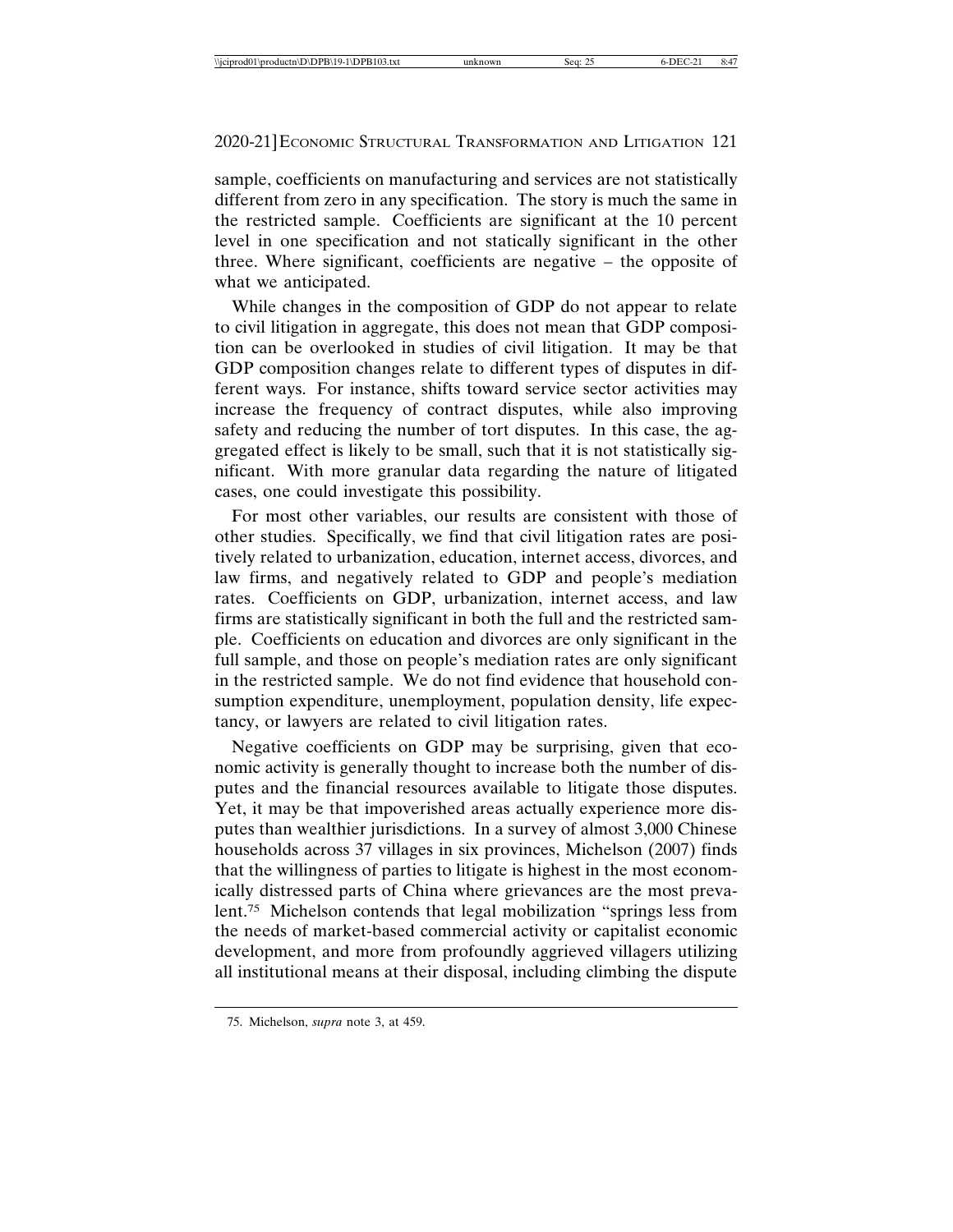pagoda, in the pursuit of remedies to their everyday grievances."76 As with other items noted above, more detailed data would allow for further analysis of this particular possibility.

Our results are highly robust to changes in model specification and to changes in sample years.<sup>77</sup> The latter result is particularly important given notable increases in both total litigation and litigation involving a plaintiff attorney from 2008 to 2016, as well as the high correlation between the two litigation measures during this time. Recall that from 2008 to 2016, the proportion of total lawsuits involving a plaintiff attorney remained fairly stable, ranging from 24.3 percent to 26.4 percent, and the correlation between total litigation and attorney litigation was relatively high (82.4 percent). In earlier years, we observe greater divergence between the two measures.

#### CONCLUDING REMARKS

The link between litigation rates and economic development has received extensive attention in the literature, with mixed results to date. Prior studies have not considered the role of economic structural changes associated with development, which may explain the mixed results. In the current analysis, we identify and test two types of structural transformation: (1) changes in the composition of GDP across economic sectors and (2) the privatization of assets and jobs. Both of these changes are common in developing economies.

To test these factors, we utilize static and dynamic panel data models. Dynamic GMM specifications address issues of serial correlation and endogeneity through the inclusion of a lagged dependent variable and the instrumentation of regressors. Such issues have serious implications for estimates and inferences but are often overlooked in studies of civil litigation rates. To our knowledge, only Pereira and Wemans (2015) have employed dynamic GMM models in the context of litigation development.78

Results suggest that privatization is positively related to rates of civil litigation. Specifically, we find that the privatization of assets and jobs can explain 14.9 percent of the growth in national-level civil litigation rates involving a plaintiff attorney from 1993 to 2016. Results for the period 2008 to 2016 are similar. These results are consistent

<sup>76.</sup> *Id.*, at 481.

<sup>77.</sup> Results are also robust to the exclusion of regressors. In a separate analysis, we re-estimate all models holding out various groups of explanatory variables. Results suggest that even when variables are excluded, the vast majority of regressors retain their direction and statistical significance. As such, multicollinearity does not appear to be an issue.

<sup>78.</sup> Pereira & Wemans, *supra* note 1, at 34.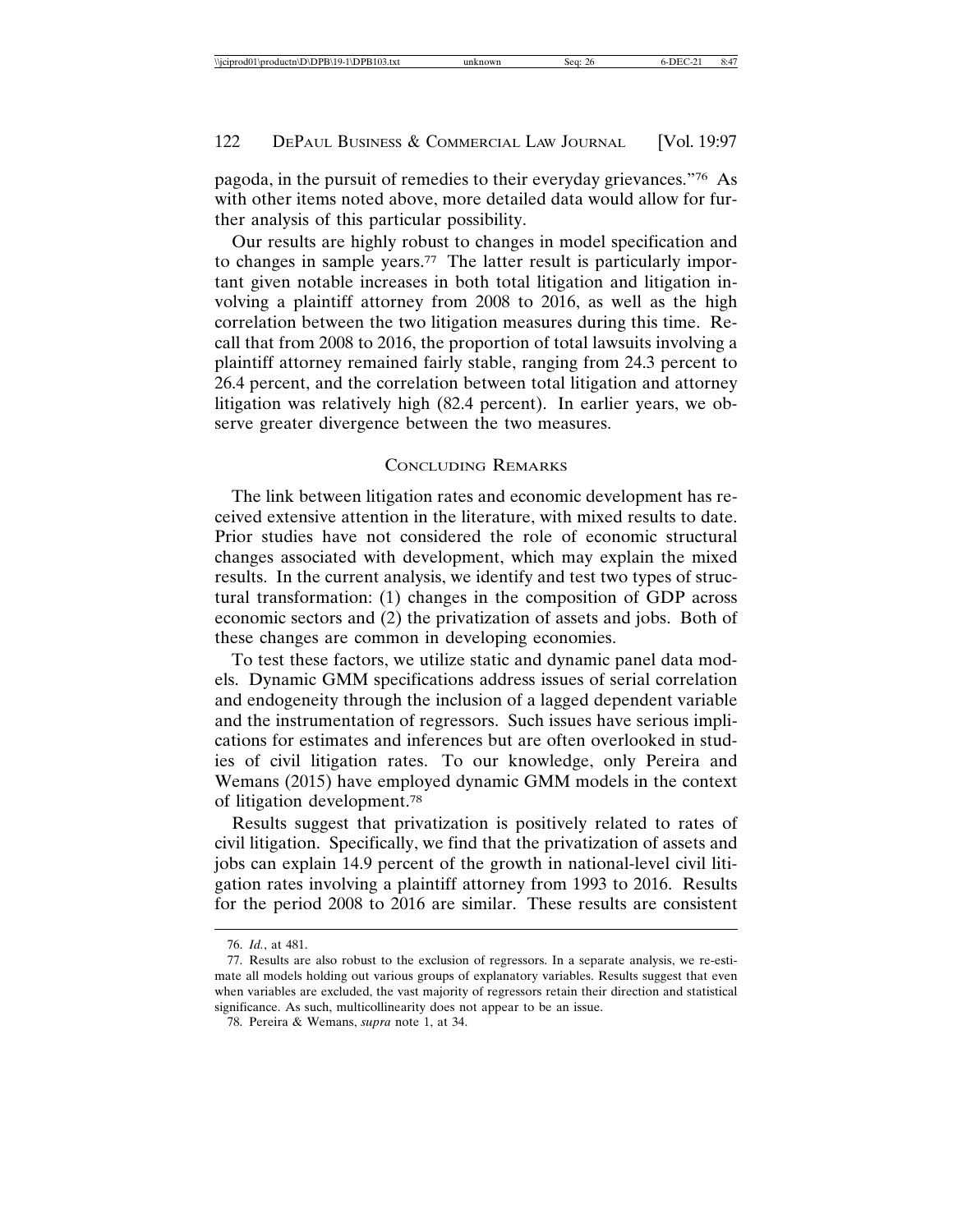with the findings of Firth et al. (2011) and Lu et al. (2011) that China's state-owned enterprises fare better than its private enterprises in judicial processes.79 Privatization may signal more favorable prospects for potential plaintiffs, leading to higher litigation rates. Testing this hypothesis requires more granular data than that available to us and remains a promising area for future research.

We do not find that changes in the composition of GDP are related to rates of civil litigation in aggregate. Yet, other authors have suggested that changes in economic conditions may affect different types of litigation in different ways.80 For example, it may be that a growing service sector increases the number of contract disputes, while also improving safety and reducing the number of tort disputes. With more granular data regarding the nature of litigated cases, one could investigate this possibility.

The findings of this study may be useful in preparing for legal claims and setting public policy. As of 2016, private investment in China stood at 71 percent and private employment stood at 84 percent. Given that these values cannot exceed 100 percent, they will eventually begin to level off. As they do, growth in civil litigation rates may begin to slow. Yet, as we have discussed, our measures may overstate the true level of privatization in China, given that certain "privatized" businesses remain under government control. If privatization remains incomplete even as our measures level off, the result may be continued upward pressure on civil litigation rates. Accounting for these possibilities is critical to understand the future of civil litigation in China.

The findings may also have implications for other developing economies that have not yet privatized. While all regions are unique, policymakers in other jurisdictions may want to reflect on the effects of privatization on civil litigation in China and the potential for similar effects elsewhere. Such effects could substantially alter projections of civil lawsuits and associated costs.

The current analysis is limited somewhat by the availability of Chinese data. Ideally, we would use total litigation rates rather than litigation rates involving a plaintiff attorney and incorporate information from all of China's 31 provinces, municipalities, and autonomous regions for all 24 years of our study. Additionally, more detailed information regarding the legal process, including types of disputes, case resolution times, attributes of lawyers and judges, the probability of

<sup>79.</sup> Firth et al., *supra* note 3, at 591. Lu et al., *supra* note 3, at 45.

<sup>80.</sup> See, e.g., Mora-Sanguinetti & Garoupa, *supra* note 1, at 32; Rosales & Jiménez-Rubio, *supra* note 1, at 329.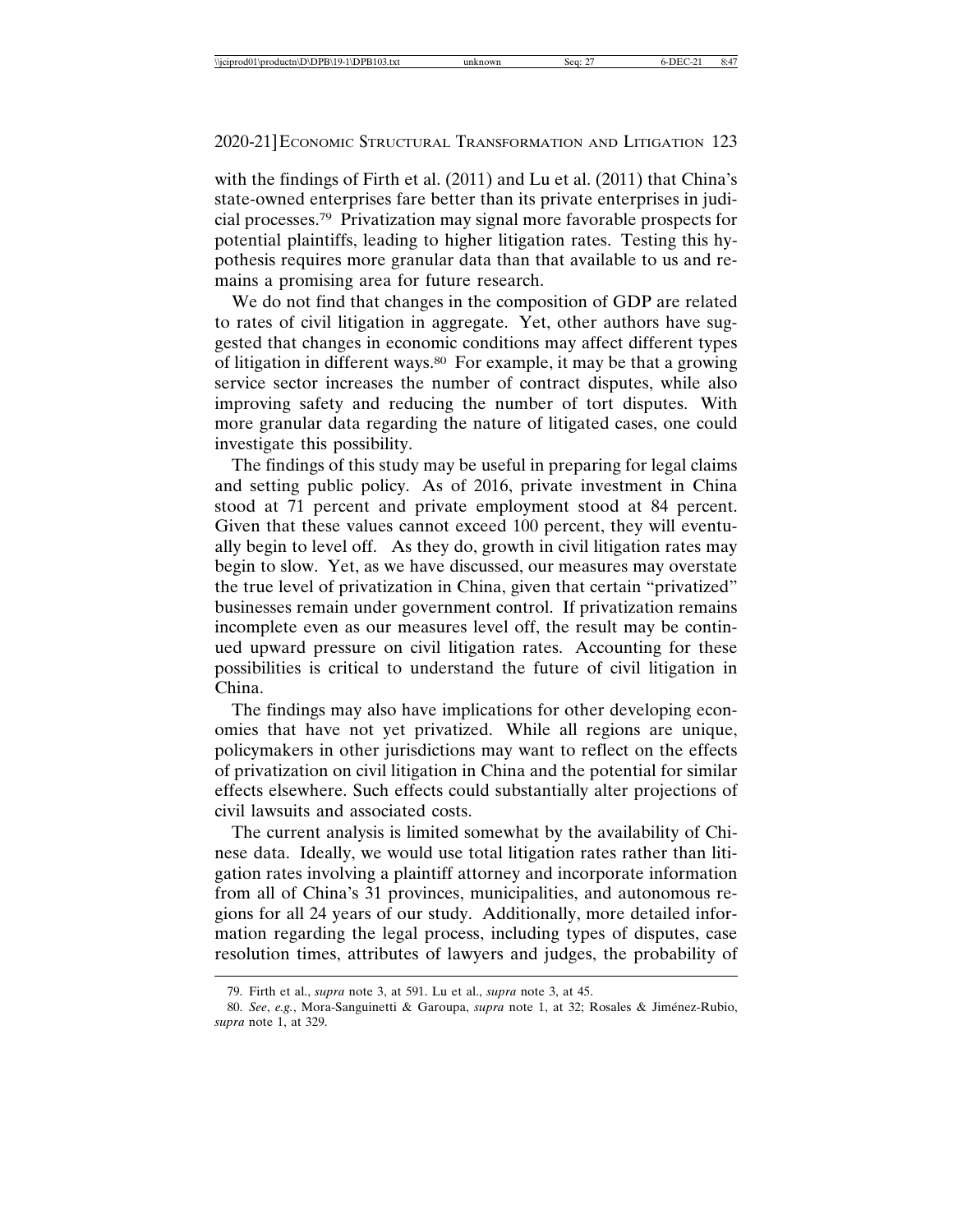successful litigation, the nature of settlements, and alternatives to litigation could provide additional insight into the development of civil litigation rates. Gathering such data would allow for a richer understanding of the factors associated with civil litigation in China.

| Variable               | Definition                                                                                        | Hyp.   |
|------------------------|---------------------------------------------------------------------------------------------------|--------|
| <b>Litigation Rate</b> | Natural log of the number of civil lawsuits involving a plaintiff attorney per<br>$10,000$ people |        |
| Manufacturing          | Percentage of GDP associated with secondary sector activities                                     | $+/-$  |
| Services               | Percentage of GDP associated with tertiary sector activities                                      | $+/-$  |
| Private Invest.        | Percentage of fixed asset investment in non-publicly/collectively owned enterprises               | $^{+}$ |
| Private Emp.           | Percentage of urban employees working outside of publicly/collectively owned<br>enterprises       | $+$    |
| GDP                    | Natural log of real gross domestic product per capita (base year $= 2016$ )                       | $+/-$  |
| HH Cons.               | Natural log of real household consumption expenditure per capita (base year =<br>2016)            | $+$    |
|                        | Unemployment Percentage of the labor force that is jobless                                        | $+$    |
| Pop. Density           | Natural log of the number of people per square mile (in 1,000s)                                   | $^{+}$ |
| Urbanization           | Percentage of the population living in urban areas                                                | $+$    |
| Education              | Natural log of the number of students enrolled in universities per 10,000 people                  | $+/-$  |
| Internet               | Percentage of people accessing the internet for at least one hour per week                        | $+$    |
| Life Expect.           | Average life expectancy measured in years                                                         | $^{+}$ |
| <b>Divorces</b>        | Natural log of the number of newly divorced persons per 10,000 people                             | $+$    |
| Lawyers                | Natural log of the number of full time lawyers per 10,000 people                                  | $^{+}$ |
| Law Firms              | Natural log of the number of law firms per 10,000 people                                          | $^{+}$ |
|                        | Mediation Rate Natural log of the number of mediation claims per 10,000 people                    | $+/-$  |

## TABLE 1. DEFINITIONS AND HYPOTHESES

The table provides definitions for the variables included in our analysis and their hypothesized relation to litigation rates. All variables are measured at the end of each year and at the province-level.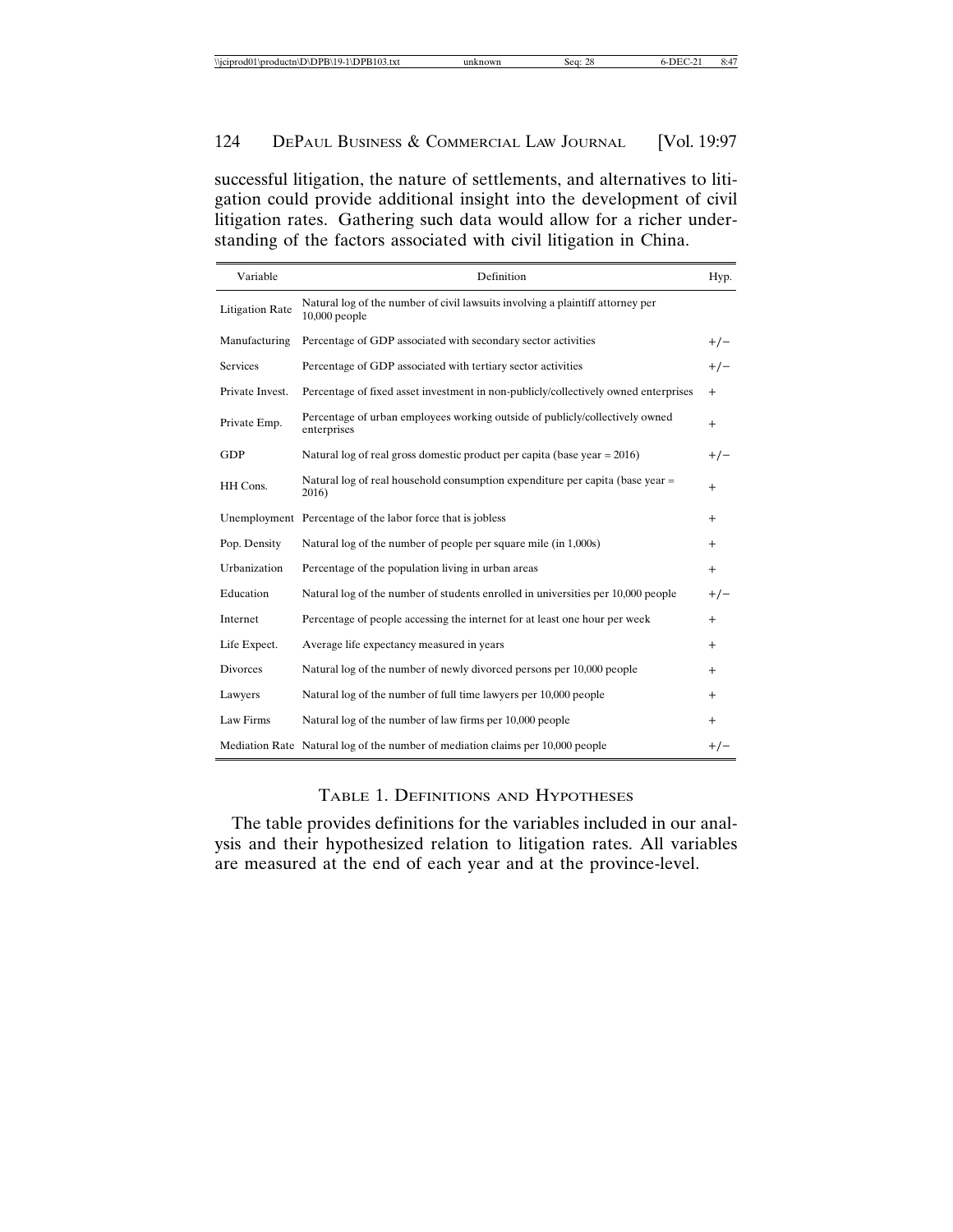|                        |      |         |         | <b>Standard Deviation</b> |        |         |         |
|------------------------|------|---------|---------|---------------------------|--------|---------|---------|
| Variable               | Obs. | Mean    | Overall | Between                   | Within | Min.    | Max.    |
| <b>Litigation Rate</b> | 522  | 2.24    | 0.70    | 0.51                      | 0.48   | 0.18    | 4.02    |
| Manufacturing          | 522  | 45.58   | 7.27    | 6.24                      | 4.78   | 21.31   | 59.40   |
| <b>Services</b>        | 522  | 41.22   | 8.39    | 7.00                      | 4.81   | 26.81   | 77.95   |
| Private Invest.        | 522  | 52.72   | 19.19   | 8.37                      | 17.61  | 4.27    | 87.67   |
| Private Emp.           | 522  | 52.42   | 23.08   | 10.00                     | 21.00  | 5.47    | 91.51   |
| GDP                    | 522  | 9.93    | 0.79    | 0.46                      | 0.65   | 8.12    | 11.67   |
| <b>HH</b> Consumption  | 522  | 9.02    | 0.69    | 0.41                      | 0.56   | 7.59    | 10.81   |
| Unemployment           | 522  | 3.46    | 0.98    | 0.71                      | 0.69   | 0.40    | 7.40    |
| Pop. Density           | 522  | $-0.45$ | 1.30    | 1.27                      | 0.10   | $-4.09$ | 2.29    |
| Urbanization           | 522  | 0.48    | 0.17    | 0.14                      | 0.08   | 0.12    | 0.90    |
| Education              | 522  | 4.55    | 0.88    | 0.47                      | 0.74   | 2.15    | 5.88    |
| Internet               | 522  | 20.59   | 21.34   | 6.91                      | 20.33  | 0.00    | 74.02   |
| Life Expect.           | 522  | 73.43   | 3.31    | 2.69                      | 1.91   | 62.21   | 80.26   |
| <b>Divorces</b>        | 522  | 2.75    | 0.57    | 0.40                      | 0.42   | 1.31    | 3.91    |
| Lawyers                | 522  | 0.08    | 0.76    | 0.56                      | 0.52   | $-1.89$ | 2.39    |
| Law Firms              | 522  | $-2.19$ | 0.59    | 0.48                      | 0.34   | $-3.44$ | $-0.11$ |
| <b>Mediation Rate</b>  | 522  | 3.84    | 0.43    | 0.32                      | 0.32   | 2.42    | 5.26    |

## TABLE 2. SUMMARY STATISTICS

The table shows summary statistics for all variables employed in our analysis. The sample period is 1993-2016. See Table 1 for variable definitions. All variables are measured at the end of each year and at the province-level. Litigation rate, GDP, household consumption, population density, education, divorces, lawyers, law firms, and mediation rate are expressed in natural logs. "Standard deviation between" reflects variation across provinces, while "standard deviation within" reflects variation within provinces over time.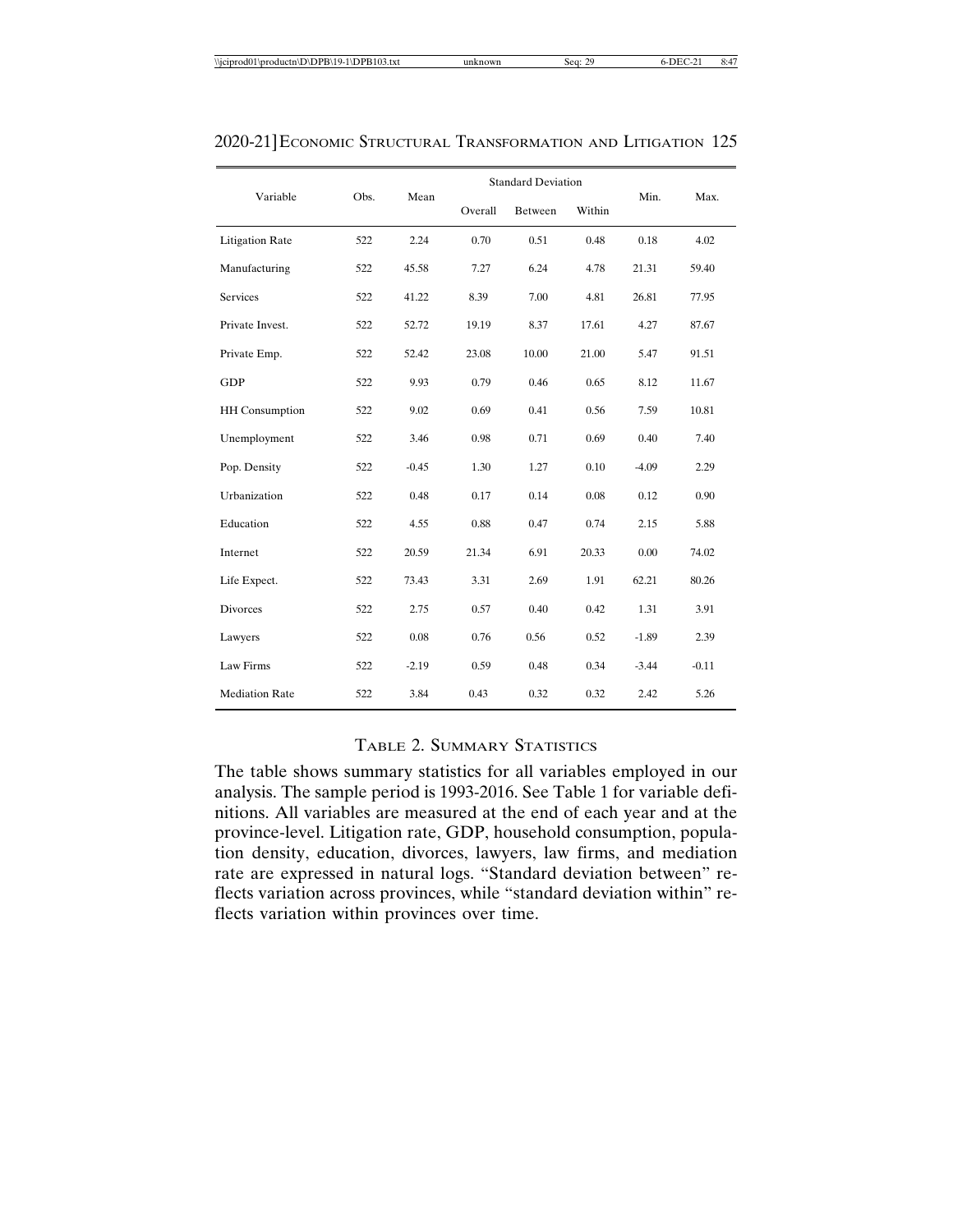|                       | Model 1    |             | Model 2           |             |                          | Model 3     | Model 4                  |             |
|-----------------------|------------|-------------|-------------------|-------------|--------------------------|-------------|--------------------------|-------------|
|                       | Two-way FE |             | Two-way $FEAR(1)$ |             | Difference GMM           |             | System GMM               |             |
|                       | Est.       | S.E.        | Est.              | S.E.        | Est.                     | S.E.        | Est.                     | S.E.        |
| Manufacturing         | $-0.003$   | 0.008       | $-0.010$          | 0.011       | $-0.002$                 | 0.007       | $-0.001$                 | 0.006       |
| Services              | $-0.014$   | 0.009       | $-0.015$          | 0.012       | $-0.006$                 | 0.008       | $-0.005$                 | 0.007       |
| Private Invest.       | 0.009      | $0.002$ *** | 0.006             | $0.002$ **  | 0.004                    | $0.002$ **  | 0.003                    | 0.002       |
| Private Emp.          | 0.013      | $0.003$ *** | 0.007             | $0.004*$    | 0.006                    | $0.003$ **  | 0.005                    | $0.003$ **  |
| <b>GDP</b>            | $-1.610$   | $0.249$ *** | $-0.948$          | $0.414$ **  | $-0.650$                 | $0.225$ *** | $-0.274$                 | $0.155*$    |
| HH Cons.              | $-0.024$   | 0.181       | $-0.014$          | 0.273       | $-0.164$                 | 0.162       | $-0.129$                 | 0.159       |
| Unemployment          | $-0.069$   | $0.020$ *** | $-0.008$          | 0.023       | $-0.034$                 | $0.018 *$   | $-0.019$                 | 0.018       |
| Pop. Density          | 0.310      | 0.324       | $-0.227$          | 0.385       | 0.125                    | 0.269       | 0.104                    | $0.051$ **  |
| Urbanization          | 2.373      | $0.518$ *** | 2.053             | $0.827**$   | 1.378                    | $0.491$ *** | 0.929                    | $0.401$ **  |
| Education             | 0.877      | $0.112$ *** | 0.474             | $0.186**$   | 0.447                    | $0.106$ *** | 0.221                    | $0.091$ **  |
| Internet              | 0.013      | $0.003$ *** | 0.008             | $0.005*$    | 0.007                    | $0.003$ **  | 0.006                    | $0.003$ **  |
| Life Expect.          | 0.046      | 0.035       | 0.055             | 0.081       | 0.020                    | 0.031       | $-0.016$                 | 0.022       |
| Divorces              | 0.350      | $0.107$ *** | 0.161             | 0.137       | 0.171                    | $0.091*$    | 0.218                    | $0.077$ *** |
| Lawyers               | 0.107      | 0.083       | 0.134             | 0.089       | $-0.039$                 | 0.075       | $-0.016$                 | 0.072       |
| Law Firms             | 0.588      | $0.118$ *** | 0.440             | $0.144$ *** | 0.272                    | $0.105$ *** | 0.148                    | 0.093       |
| <b>Mediation Rate</b> | $-0.060$   | 0.048       | $-0.008$          | 0.054       | $-0.052$                 | 0.039       | $-0.048$                 | 0.039       |
| Lag Litigation        |            |             |                   |             | 0.574                    | $0.038$ *** | 0.665                    | $0.032$ *** |
| $AR(1)$ ( $\rho$ )    |            |             | 0.678             |             | $\overline{\phantom{0}}$ |             | $\overline{\phantom{0}}$ |             |
| R2                    |            | 0.782       | 0.811             |             |                          |             |                          |             |
| Province FE           | Yes        |             | Yes               |             | Yes                      |             | Yes                      |             |
| Year FE               | Yes        |             | Yes               |             | Yes                      |             | Yes                      |             |
| Provinces             |            | 24          | 24                |             | 24                       |             | 24                       |             |
| Observations          |            | 522         | 498               |             | 482                      |             | 506                      |             |

## TABLE 3. MODEL ESTIMATES: YEARS 1993-2016

The table shows estimates from four regressions: (1) a two-way fixed effects model, (2) a two-way fixed effects model with AR(1) disturbances, (3) a generalized method of moments model that employs a single lag of the dependent variable, and (4) a system generalized method of moments model that employs a single lag of the dependent variable. In all models, the dependent variable is litigation rate, defined as the natural log of civil lawsuits involving a plaintiff attorney per 10,000 people. The sample period is 1993-2016. All models include a constant term, province and year fixed-effects, and economic, demographic, and legal variables. See Table 1 for variable definitions. \*\*\*, \*\*, and \* denote significance at the 1%, 5%, and 10% levels, respectively.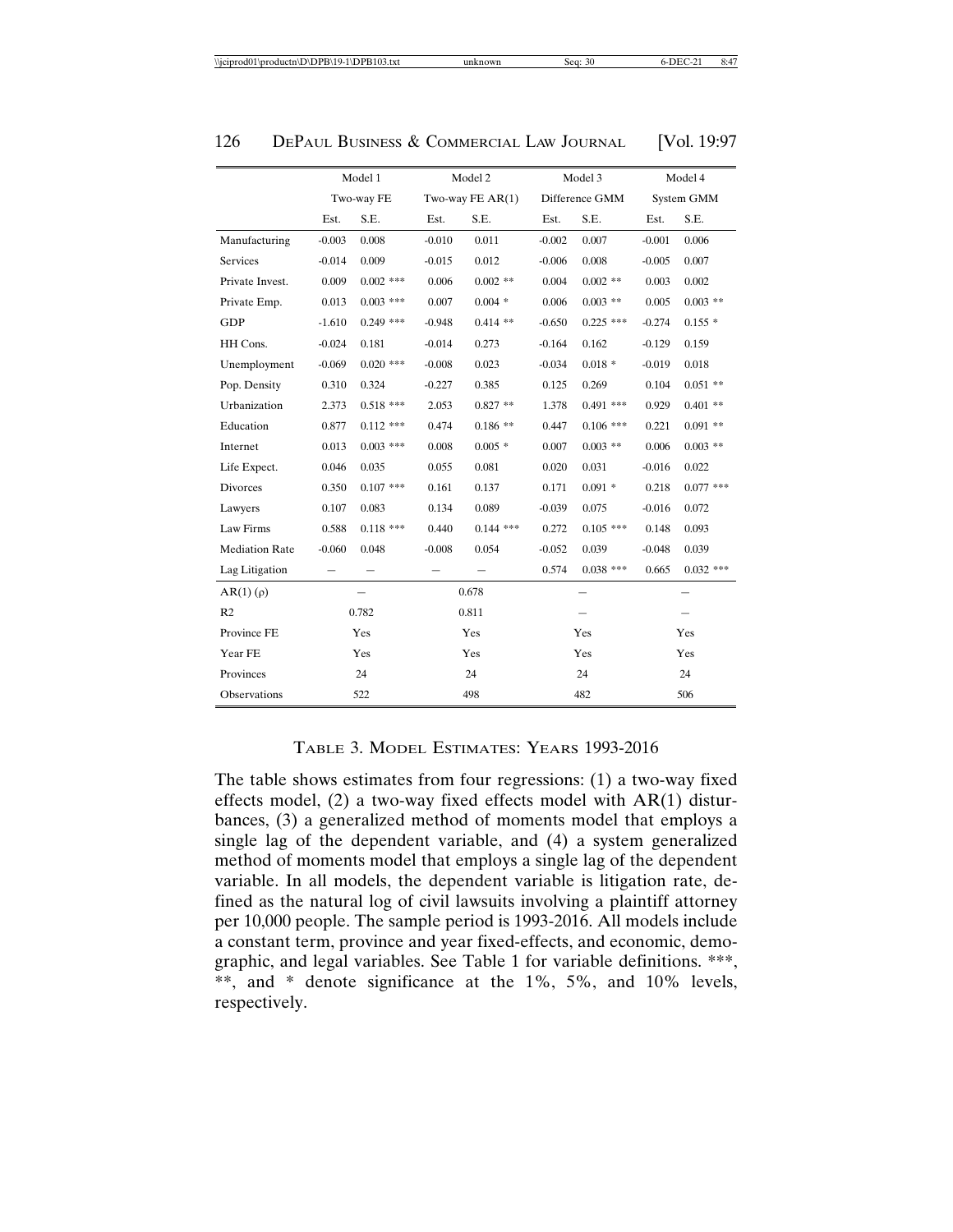|                       | Model 1    |             | Model 2           |             |                | Model 3     | Model 4    |             |
|-----------------------|------------|-------------|-------------------|-------------|----------------|-------------|------------|-------------|
|                       | Two-way FE |             | Two-way $FEAR(1)$ |             | Difference GMM |             | System GMM |             |
|                       | Est.       | S.E.        | Est.              | S.E.        | Est.           | S.E.        | Est.       | S.E.        |
| Manufacturing         | $-0.014$   | 0.015       | $-0.042$          | $0.023$ *   | $-0.015$       | 0.013       | $-0.016$   | 0.011       |
| <b>Services</b>       | $-0.009$   | 0.016       | $-0.038$          | $0.022$ *   | $-0.013$       | 0.014       | $-0.013$   | 0.013       |
| Private Invest.       | 0.010      | $0.004$ **  | 0.014             | $0.004$ *** | 0.006          | $0.003$ **  | 0.004      | 0.004       |
| Private Emp.          | 0.018      | $0.005$ *** | 0.006             | 0.007       | 0.015          | $0.004$ *** | 0.016      | $0.005$ *** |
| GDP                   | $-1.258$   | $0.524$ **  | $-1.357$          | 0.824       | $-1.108$       | $0.403$ *** | $-0.269$   | 0.352       |
| HH Cons.              | $-0.459$   | 0.425       | $-0.640$          | 0.523       | $-0.446$       | 0.338       | $-0.034$   | 0.368       |
| Unemployment          | $-0.098$   | $0.056*$    | $-0.123$          | $0.067*$    | 0.017          | 0.051       | 0.017      | 0.053       |
| Pop. Density          | $-1.207$   | $0.651*$    | $-1.758$          | 1.101       | $-0.814$       | 0.506       | 0.343      | $0.107$ *** |
| Urbanization          | $-6.172$   | $1.431$ *** | 5.670             | $1.853$ *** | 4.751          | 1.196 ***   | 3.697      | $1.208$ *** |
| Education             | 0.187      | 0.311       | $-0.022$          | 0.475       | 0.000          | 0.238       | $-0.184$   | 0.186       |
| Internet              | 0.018      | $0.009$ **  | 0.030             | $0.011$ *** | 0.006          | 0.005       | 0.010      | $0.005$ **  |
| Life Expect.          | $-0.091$   | 0.251       | 1.087             | 0.914       | 0.174          | 0.117       | $-0.049$   | 0.079       |
| <b>Divorces</b>       | 0.281      | $0.165*$    | $-0.061$          | 0.203       | 0.201          | 0.145       | 0.195      | 0.151       |
| Lawyers               | 0.157      | 0.241       | 0.749             | $0.315**$   | 0.154          | 0.199       | 0.012      | 0.177       |
| Law Firms             | 0.622      | $0.245$ **  | 0.604             | $0.269$ **  | 0.578          | $0.195$ *** | 0.377      | $0.170**$   |
| <b>Mediation Rate</b> | $-0.178$   | $0.062$ *** | $-0.034$          | 0.078       | $-0.151$       | $0.054$ *** | $-0.154$   | $0.060$ *** |
| Lag Litigation        |            |             |                   |             | 0.164          | $0.058$ *** | 0.328      | $0.056$ *** |
| $AR(1)(\rho)$         |            |             | 0.353             |             |                |             |            |             |
| R <sub>2</sub>        | 0.721      |             | 0.740             |             |                |             |            |             |
| Province FE           | Yes        |             | Yes               |             | Yes            |             | Yes        |             |
| Year FE               | Yes        |             | Yes               |             | Yes            |             | Yes        |             |
| Provinces             |            | 24          | 24                |             | 24             |             | 24         |             |
| Observations          |            | 214         | 190               |             | 212            |             | 213        |             |

## TABLE 4. MODEL ESTIMATES: YEARS 2008-2016

The table shows estimates from four regressions: (1) a two-way fixed effects model, (2) a two-way fixed effects model with AR(1) disturbances, (3) a generalized method of moments model that employs a single lag of the dependent variable, and (4) a system generalized method of moments model that employs a single lag of the dependent variable. In all models, the dependent variable is litigation rate, defined as the natural log of civil lawsuits involving a plaintiff attorney per 10,000 people. The sample period is 2008-2016. All models include a constant term, province and year fixed-effects, and economic, demographic, and legal variables. See Table 1 for variable definitions. \*\*\*, \*\*, and \* denote significance at the 1%, 5%, and 10% levels, respectively.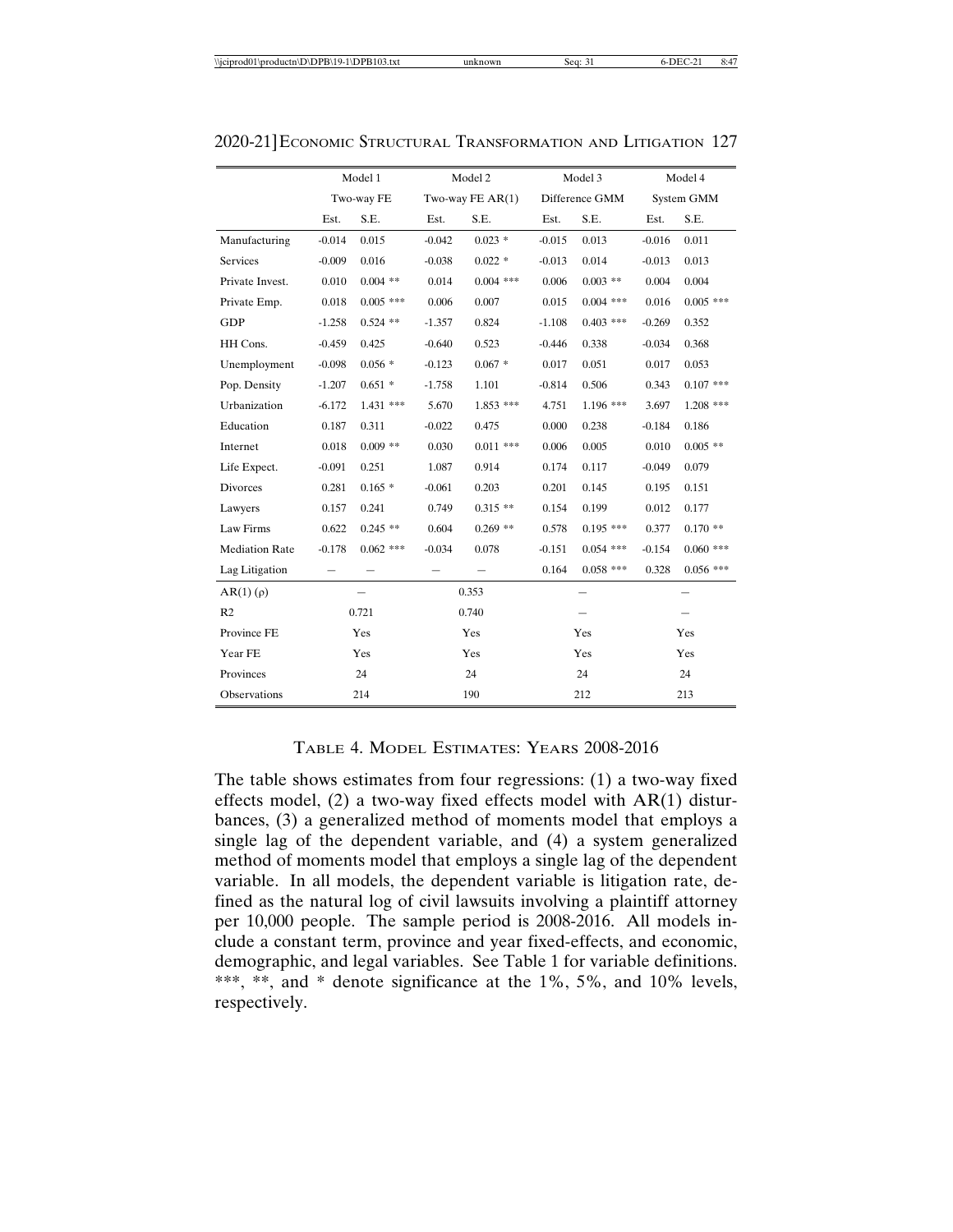

FIGURE 1: COMPOSITION OF REAL GDP IN CHINA

The graph shows the composition of China's real GDP from 1993 to 2016. Real GDP is measured at constant prices where the base year is 2016. Real GDP associated with a given sector refers to the value added by that sector. The primary sector includes all industries concerned with the extraction of natural resources or the production of raw materials. The secondary sector includes all industries concerned with the manufacture of products. The tertiary sector includes all other industries and is sometimes referred to as the service sector.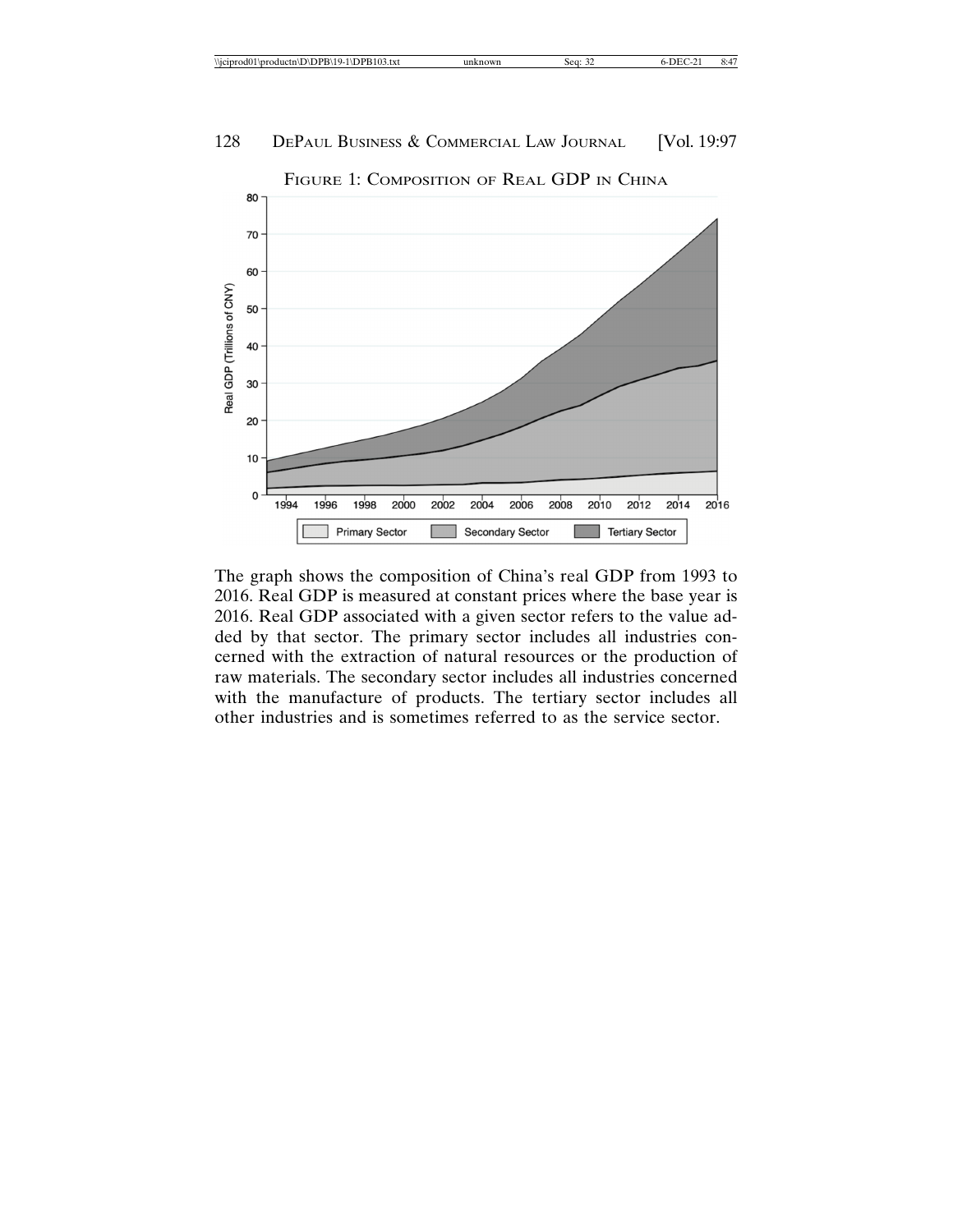| <i><b>Nicipro</b></i><br>odd01<br>19-1\DPB103.txt<br>\productn\D\DPB\19 | : o or<br>$\gamma_{W_L}$<br>- seg. | ~~ |  | . |
|-------------------------------------------------------------------------|------------------------------------|----|--|---|
|-------------------------------------------------------------------------|------------------------------------|----|--|---|



The graph shows two measures of privatization from 1993 to 2016. Private investment is defined as the percentage of fixed asset investment in non-publicly/collectively owned enterprises. Private employment is defined as the percentage of urban employees working outside of publicly/collectively owned enterprises.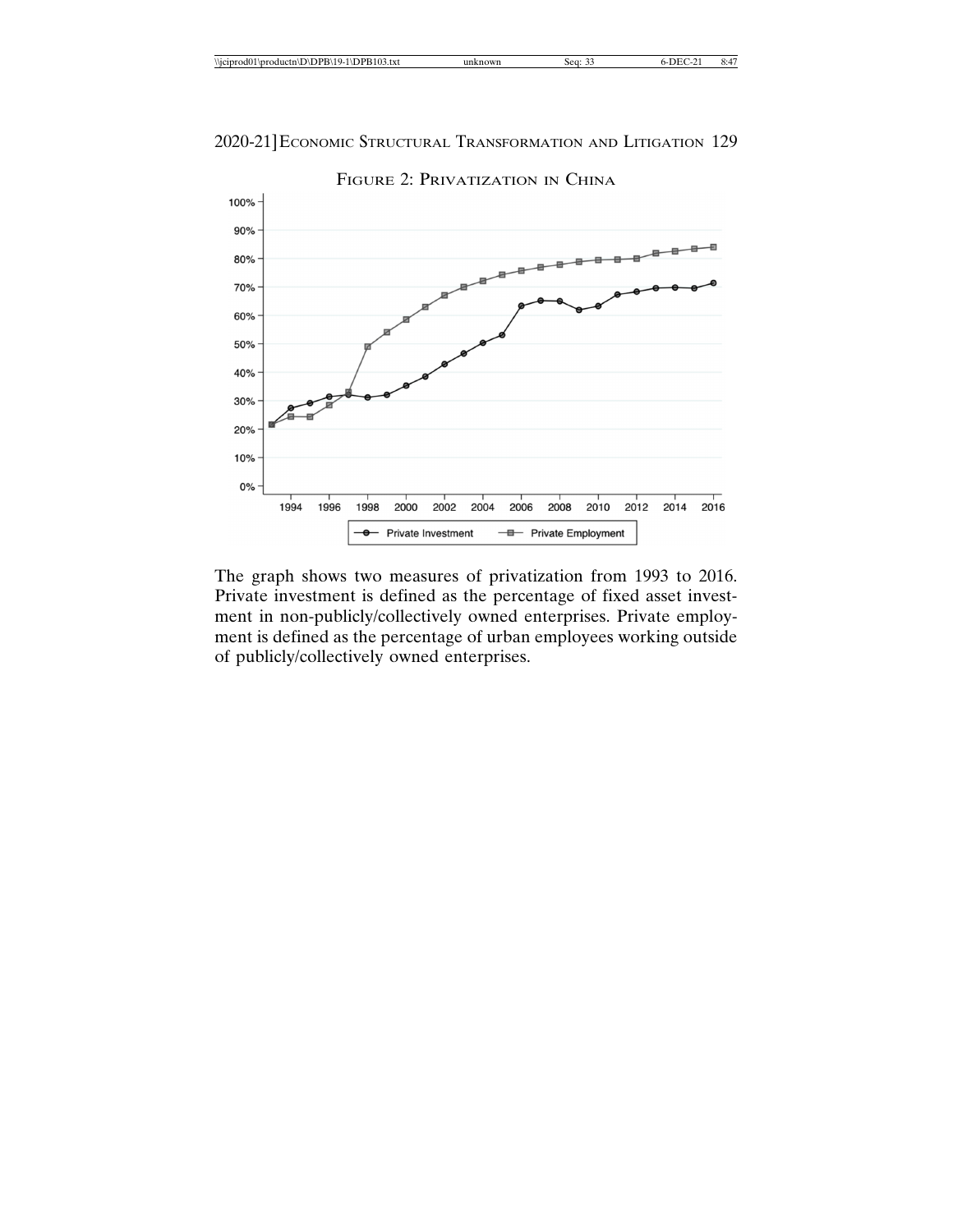

The graph shows total civil litigation rates and civil litigation rates involving a plaintiff attorney from 1993-2016. Litigation rates are defined as the number of first-instance lawsuits per 10,000 people. Total civil litigation rates include all first-instance lawsuits, while civil litigation rates involving a plaintiff attorney include only those first-instance lawsuits for which the plaintiff used an attorney.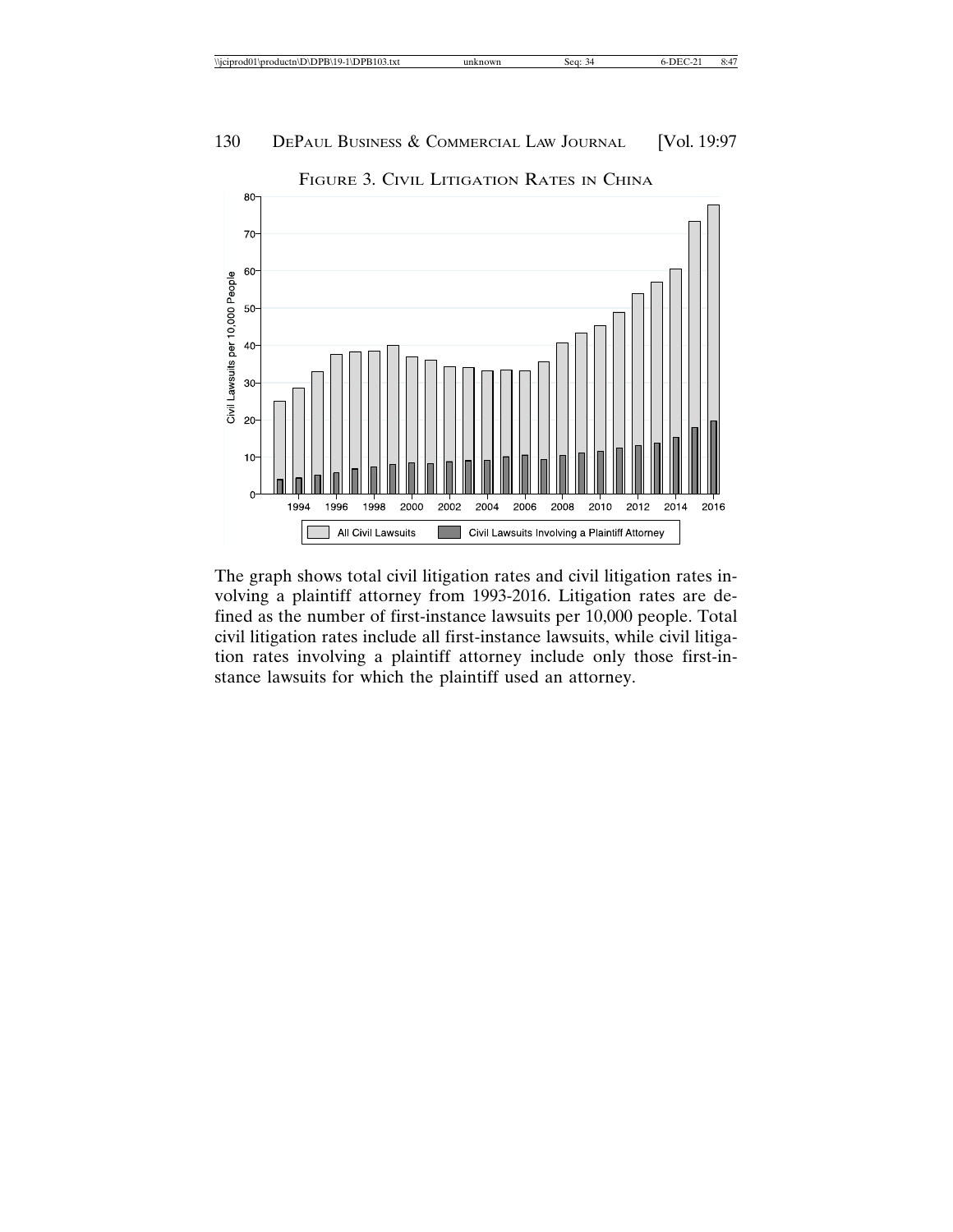

Natural Log of Civil Lawsuits per 10,000 People \*\*\*\*\*\*\*\*\*\*\*\*\* 

FIGURE 4. CIVIL LITIGATION RATES INVOLVING A PLAINTIFF **ATTORNEY** 

The graph shows the natural log of civil litigation rates from 1993 to 2016 for 24 of China's 31. Here, litigation rates are derived from law firm records and thus, include only those cases for which the plaintiff used an attorney. Litigation rates are measured at the end of each year. We do not possess litigation rate data for the seven provinces excluded from this graph. Similarly, missing data points indicate that we do not possess litigation rate data for a given province-year.